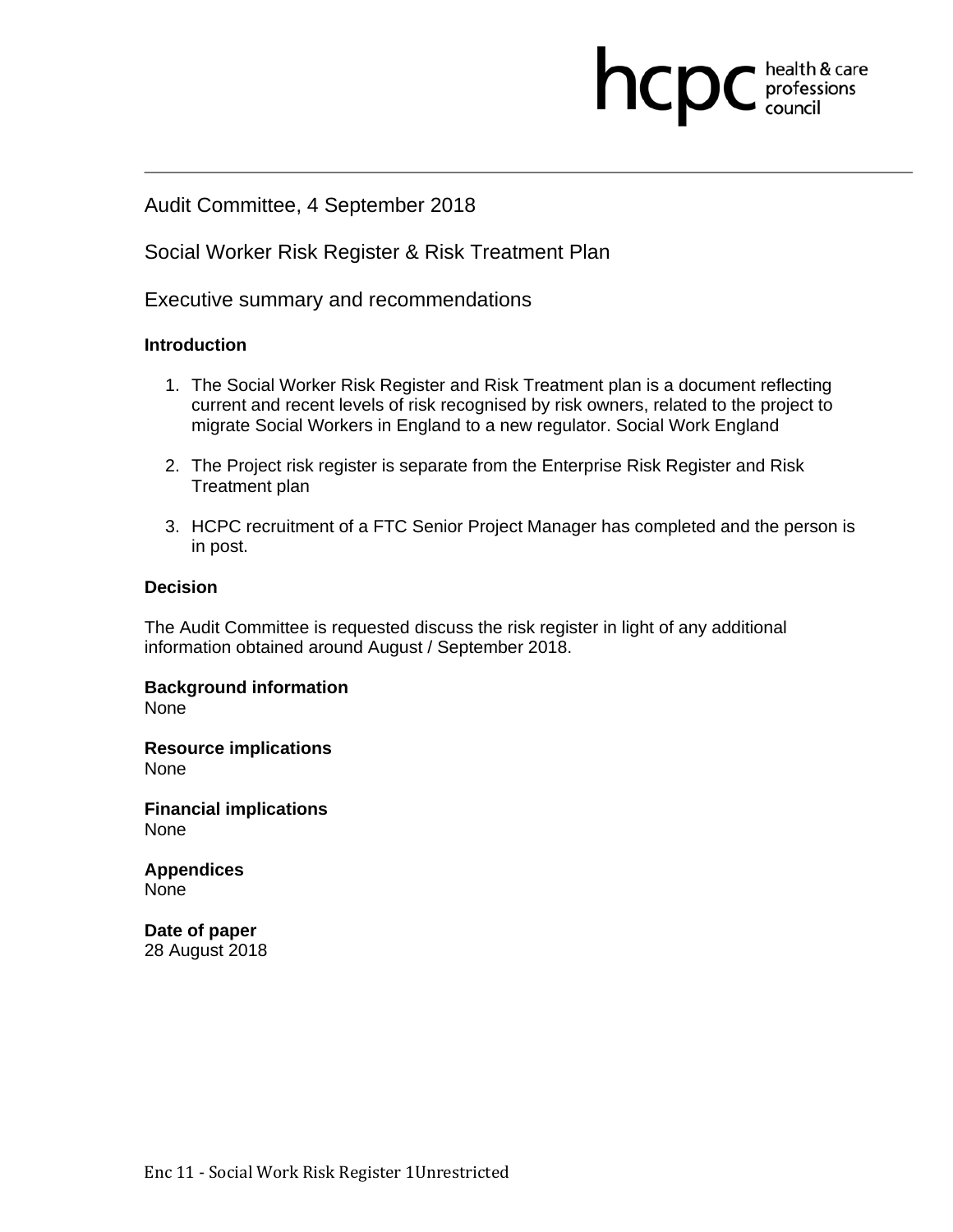# **Risk Register & Risk Treatment Plan Social Workers in England Marc Seale, Chief Executive & Registrar Report to Audit Committee, (August 2018)**

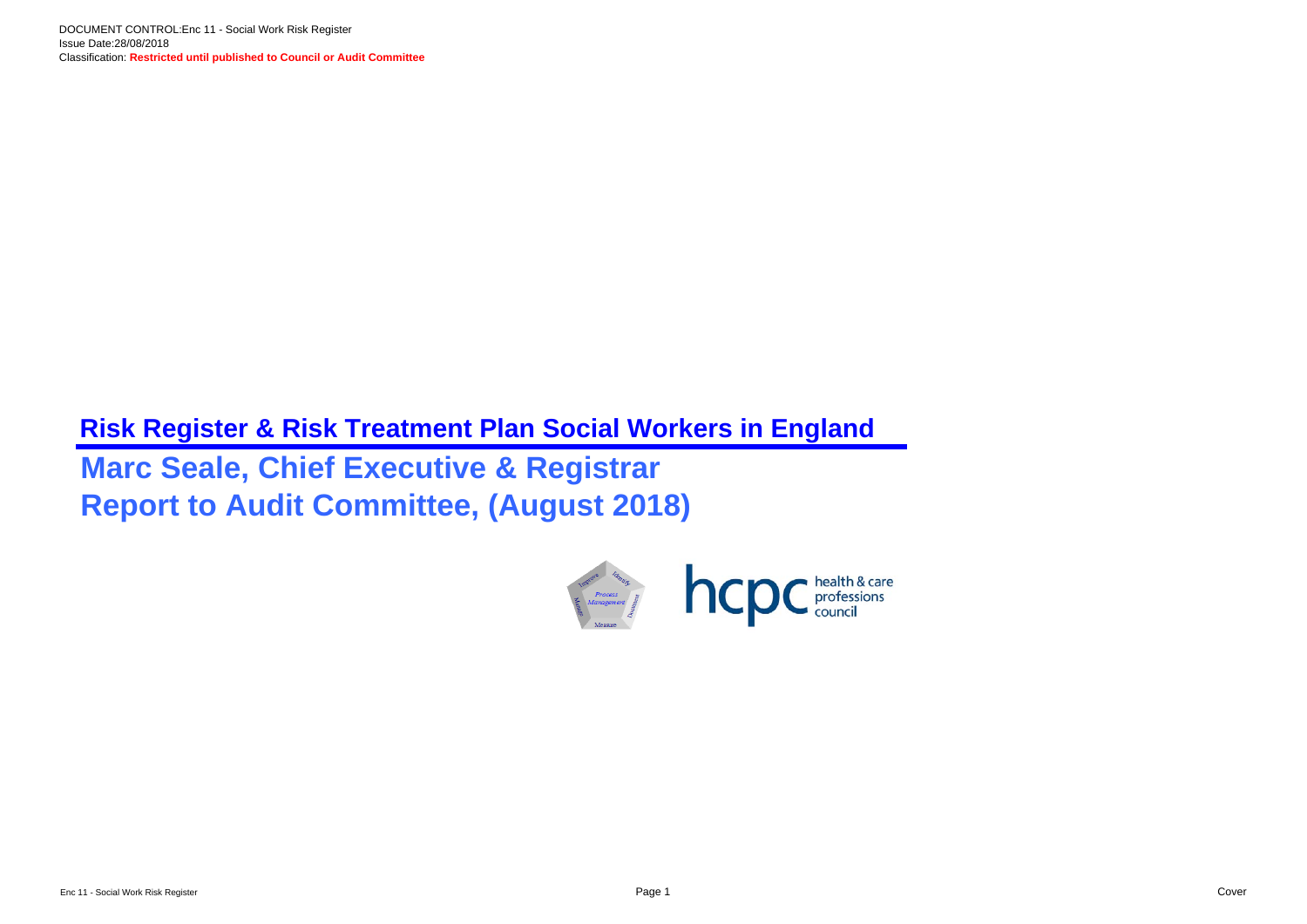| <b>Contents</b>                                        | Page            |
|--------------------------------------------------------|-----------------|
| Contents page                                          |                 |
| Top HCPC risks                                         | $\frac{2}{3}$   |
| Changes since last published                           | $\overline{5}$  |
| Strategic risks                                        | $\overline{6}$  |
| <b>Operations risks</b>                                | 7               |
| <b>Communications risks</b>                            | $\overline{8}$  |
| <b>Corporate Governance risks</b>                      | 9               |
| <b>Information Technology risks</b>                    | 10              |
| Partner risks                                          | 11              |
| <b>Education risks</b>                                 | 12              |
| <b>Project Management risks</b>                        | 13              |
| <b>Quality Management risks</b>                        | 14              |
| <b>Registration risks</b>                              | 15              |
| <b>HR</b> risks                                        | 16              |
| Legal risks                                            | 17              |
| <b>Fitness to Practise risks</b>                       | 18              |
| Policy & Standards risks                               | 19              |
| Finance risks                                          | 20              |
| <b>Information Security risks</b>                      | 21              |
| Appendix i Glossary and Abbreviations                  | 22              |
| Appendix ii HCPC Risk Matrix                           | 23              |
| <b>HCPC Risk Matrix terms detail</b>                   | $\overline{24}$ |
| Appendix iii HCPC Strategic Objectives & Risk Appetite | 25              |
|                                                        |                 |

#### **June 2018 Risk Assessment**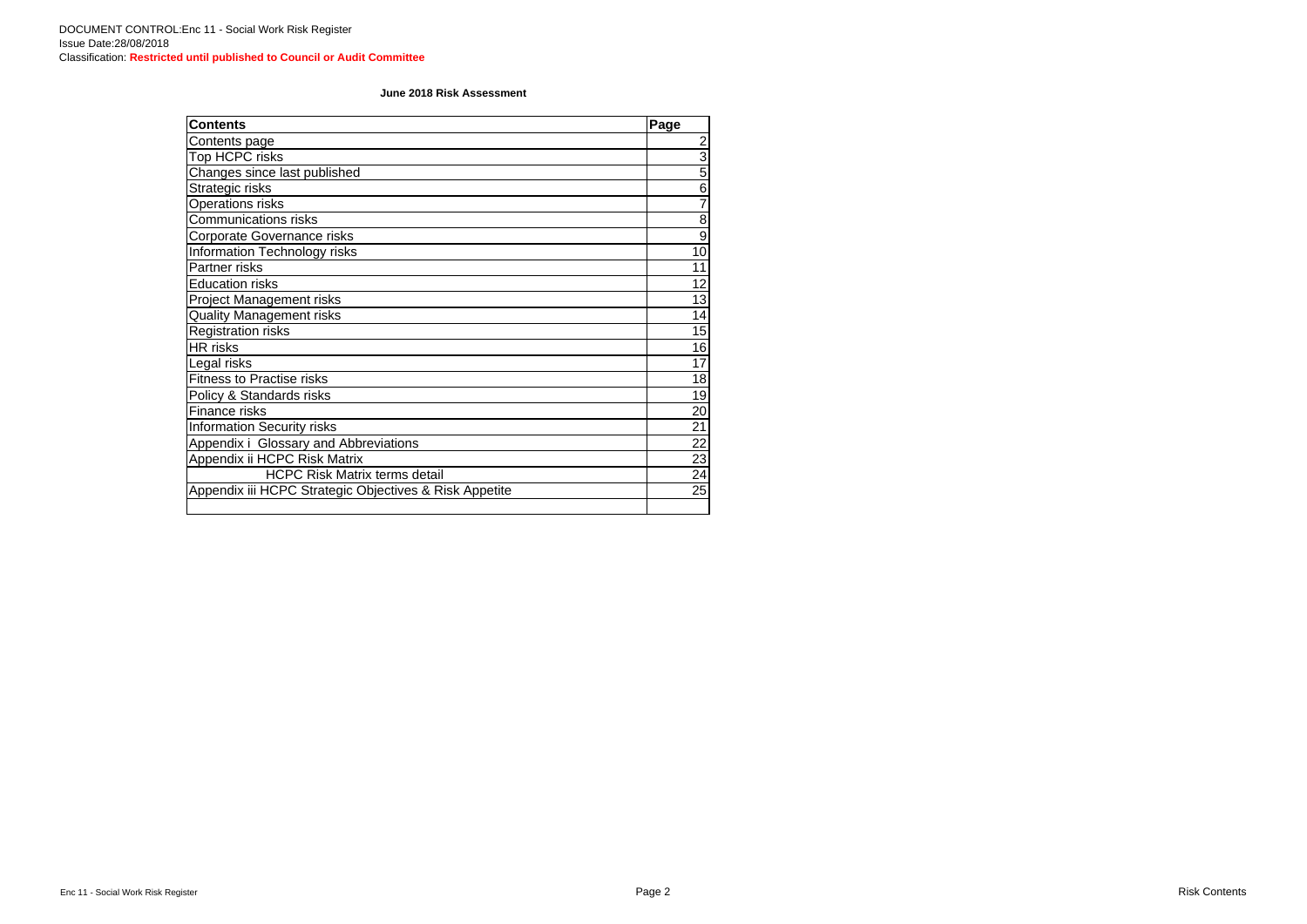|        |                                                                                                                                                                                                                         |                                                                                                        |                                                                                                                                                                                         |                                                                                                                                        | "Top Risks" (High & Medium after mitigation)                                                                                                                     |                           |               |               |               |               |               | <b>Historic Risk Scores</b> |  |
|--------|-------------------------------------------------------------------------------------------------------------------------------------------------------------------------------------------------------------------------|--------------------------------------------------------------------------------------------------------|-----------------------------------------------------------------------------------------------------------------------------------------------------------------------------------------|----------------------------------------------------------------------------------------------------------------------------------------|------------------------------------------------------------------------------------------------------------------------------------------------------------------|---------------------------|---------------|---------------|---------------|---------------|---------------|-----------------------------|--|
|        | <b>Description</b>                                                                                                                                                                                                      | <b>Risk owner (primary</b><br>person responsible<br>for assessing and<br>managing the<br>ongoing risk) | <b>Mitigation I</b>                                                                                                                                                                     | <b>Mitigation II</b>                                                                                                                   | <b>Mitigation III</b>                                                                                                                                            | <b>CURRENT RISK SCORE</b> | <b>Jun-18</b> | Mar-18        | <b>Nov-17</b> | Sep-17        | Apr-17        |                             |  |
| S.15.1 | Lost contribution caused by transfer of SW in<br>England from HCPC to SW (England)                                                                                                                                      | <b>Finance Director</b>                                                                                | Medium term financial plan<br>updated and reviewed as more<br>detail of government's plans<br>become available                                                                          | Annual budget setting<br>process and 6 and 9 month<br>reforecast processes<br>enable short term<br>reductions in controllable<br>costs | Break clauses in<br>leases and other<br>measures to minimise<br>fixed costs; propose<br>fee increase if<br>necessary to cover<br>balance of lost<br>contribution | <b>High</b>               | <b>High</b>   | <b>High</b>   | <b>High</b>   | <b>High</b>   | <b>High</b>   |                             |  |
| S.8.1  | Time Quality That communication around the<br>content of the legislation is not forthcoming,<br>leading to a lack of ability for HCPC to sufficiently Lead<br>prepare in time for the transfer                          | Government / DfE;                                                                                      | Early and frequent communication<br>with D of E Project Team /<br>Project Sponsor Project Government departments to ensure<br>that timeframes allocated to the<br>transfer are adequate | <b>HCPC project team to</b><br>meet SW-E management<br>on 10th Sept to discuss go-<br>live dates                                       |                                                                                                                                                                  | <b>High</b>               | <b>High</b>   | <b>High</b>   | <b>High</b>   | <b>High</b>   | <b>High</b>   |                             |  |
| S.8.4  | Time Quality That expectations around case<br>progression, registrant application processing<br>and course approval at the point of transfer are<br>unrealistic given the timeframe assigned to the<br>transfer process | <b>Project Lead</b>                                                                                    | <b>Early dialog with SW-E</b><br>consultants on all 3 regulatory<br>functions                                                                                                           | Early expectation setting<br>with the receiving<br>organisation to manage a<br>smooth transferral process                              | Continual monitoring<br>of SW-E readiness, as<br>project progresses,<br>allowing sufficient<br>time to reset specific                                            | <b>High</b>               | <b>High</b>   | <b>High</b>   | <b>High</b>   | High          | <b>High</b>   |                             |  |
| S.1.3  | Governments ambitious timetable leads to<br>project failure.                                                                                                                                                            | <b>HCPC Chief Executive</b><br>& SMT                                                                   | Draft SW England key assumptions<br>document, v1.0 16th May 2018                                                                                                                        | On going regular contact with<br>Gvmt depts                                                                                            | Chair to write to Secs of<br>State asking for further<br>clarification                                                                                           | <b>High</b>               | <b>High</b>   | <b>High</b>   | <b>High</b>   | <b>High</b>   | <b>Medium</b> |                             |  |
| S.1.4  | Brexit reduces availability of governments<br>legal advice to New Reg                                                                                                                                                   | <b>HCPC Chief</b><br>Executive / SMT                                                                   | On going regular contact with Gvmt<br>depts                                                                                                                                             |                                                                                                                                        |                                                                                                                                                                  | <b>High</b>               | <b>High</b>   | <b>High</b>   | <b>High</b>   | <b>High</b>   | <b>Medium</b> |                             |  |
| S.1.7  | ack of Parlimentary time impacts delivery<br>of project requirements                                                                                                                                                    | <b>HCPC Chief Executive</b><br>& EMT                                                                   | On going regular contact with Gvmt<br>depts                                                                                                                                             | Delay project if required by<br>governement departments                                                                                |                                                                                                                                                                  | <b>High</b>               | <b>High</b>   | <b>High</b>   | High          | <b>High</b>   | <b>New</b>    |                             |  |
|        | S.15.6 Funding shortfall for transfer project (pre-<br>transfer)                                                                                                                                                        | <b>Finance Director</b>                                                                                | Medium term financial plan<br>updated and reviewed as more<br>detail of government's plans<br>becomes available                                                                         | Annual budget setting<br>process and 6 and 9 month<br>reforecast processes<br>enable short term<br>reductions in controllable<br>costs | Break clauses in<br>leases and other<br>measures to minimise<br>fixed costs; propose<br>fee increase if<br>necessary to cover<br>balance of lost<br>contribution | <b>Medium</b>             | <b>Medium</b> | <b>Medium</b> | <b>Medium</b> | <b>Medium</b> | <b>Medium</b> |                             |  |
| S.2.1  | Operational costs increased due to loss of<br>volume discounts and scalability opportunities                                                                                                                            | <b>SMT</b>                                                                                             | Changes to supplier contracts                                                                                                                                                           | Fee rise to maintain service<br>levels                                                                                                 |                                                                                                                                                                  | <b>Medium</b>             | <b>Medium</b> | <b>Medium</b> | <b>Medium</b> | <b>Medium</b> | <b>Medium</b> |                             |  |
| S.2.2  | Changes to timetable for profession migration<br>disrupt resource planned around specific date                                                                                                                          | <b>SMT</b>                                                                                             | Delay non time critical work to deliver<br>Social Worker England project                                                                                                                | Increase contractor resource                                                                                                           |                                                                                                                                                                  | <b>Medium</b>             | <b>Medium</b> | <b>Medium</b> | <b>Medium</b> | <b>Medium</b> | <b>Medium</b> |                             |  |
| S.5.1  | New Regulator fails to deliver to timetable and<br>our operations and performance are<br>compromised (as awaiting trnsfer out of SW<br>records)                                                                         | Exec Director of IT &<br>Respources, Project<br>Prtfolio Mgr                                           | Share HCPC's migration expertise<br>with new Regulator project team                                                                                                                     |                                                                                                                                        |                                                                                                                                                                  | <b>Medium</b>             | <b>Medium</b> | <b>Medium</b> | <b>Medium</b> | <b>Medium</b> | <b>Medium</b> |                             |  |
| S.6.1  | Loss of Registrants results in shortfall of SW<br>Partners for existing or ongoing FTP cases,<br>post transfer                                                                                                          | Director of HR & Org<br>Dev, Partner Mgr,<br>Head of FTP                                               | Outsource existing / ongoing SW<br>cases to service provider post<br>transfer                                                                                                           | D of E funding of service<br>provider                                                                                                  | Outsourced contractors<br><b>SLA</b>                                                                                                                             | <b>Medium</b>             | <b>Medium</b> | <b>Medium</b> | <b>Medium</b> | <b>Medium</b> | <b>Medium</b> |                             |  |
| S.7.2  | Timing of HCPC's planned disengagement with<br>approvals and monitoring of SW programmes<br>disrupted by transfer delays                                                                                                | Head of Education                                                                                      | Reorganise visit and approval<br>schedule to allow for ongoing SW<br>vork.                                                                                                              | Obtain temporary contractor<br>cover for required education<br>processes                                                               |                                                                                                                                                                  | <b>Medium</b>             | <b>Medium</b> | <b>Medium</b> | <b>Medium</b> | <b>Medium</b> | <b>Medium</b> |                             |  |
| S.1.5  | Delay in transfer triggers significant political<br>and media scrutiny (FOI requests etc)                                                                                                                               | <b>HCPC Chief Executive</b><br>& SMT                                                                   | On going regular contact with Gvmt<br>depts                                                                                                                                             | <b>Bespoke Communications</b><br>plan for specific outcomes                                                                            |                                                                                                                                                                  | <b>Medium</b>             | <b>Medium</b> | <b>Medium</b> | <b>Medium</b> | <b>Medium</b> | <b>Medium</b> |                             |  |
| S.1.6  | HCPC's working relationship with DoH is<br>damaged through inability to deliver on time & SMT                                                                                                                           | <b>HCPC Chief Executive</b>                                                                            | On going regular contact with Gvmt<br>depts                                                                                                                                             |                                                                                                                                        |                                                                                                                                                                  | <b>Medium</b>             | <b>Medium</b> | <b>Medium</b> | <b>Medium</b> | <b>Medium</b> | <b>Medium</b> |                             |  |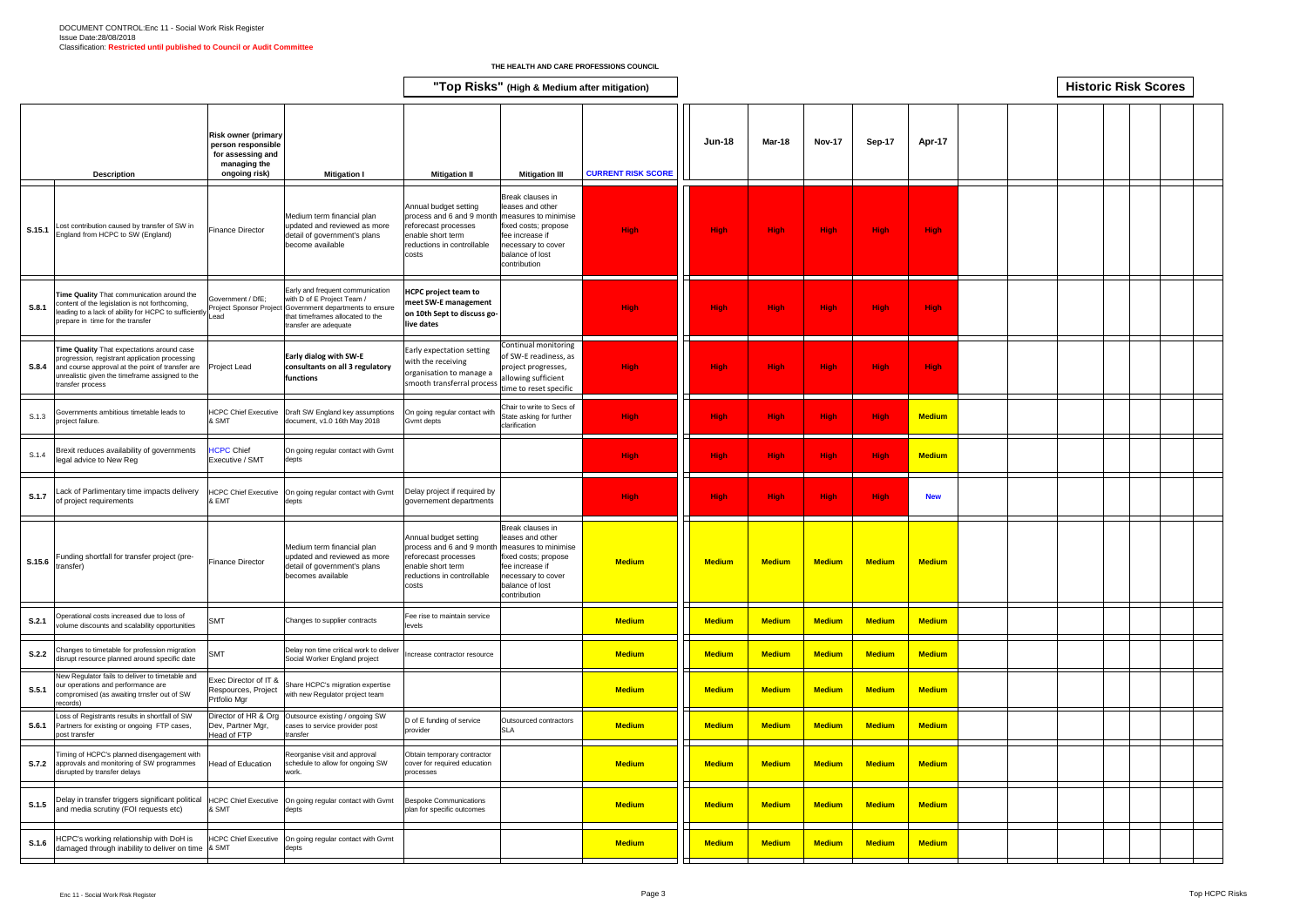|        |                                                                                                                                                                                                                                                                       | <b>Risk owner (primary</b><br>person responsible<br>for assessing and<br>managing the |                                                                                                           |                                                           |                                                              |                           | <b>Jun-18</b> | Mar-18        | <b>Nov-17</b> | Sep-17        | Apr-17        |  |  |  |  |
|--------|-----------------------------------------------------------------------------------------------------------------------------------------------------------------------------------------------------------------------------------------------------------------------|---------------------------------------------------------------------------------------|-----------------------------------------------------------------------------------------------------------|-----------------------------------------------------------|--------------------------------------------------------------|---------------------------|---------------|---------------|---------------|---------------|---------------|--|--|--|--|
|        | <b>Description</b>                                                                                                                                                                                                                                                    | ongoing risk)                                                                         | <b>Mitigation I</b>                                                                                       | <b>Mitigation II</b>                                      | <b>Mitigation III</b>                                        | <b>CURRENT RISK SCORE</b> |               |               |               |               |               |  |  |  |  |
| S.1.1  | Non financial impact of transfer on HCPC's<br>culture                                                                                                                                                                                                                 | <b>ICPC Chief Executive</b><br><b>SMT</b>                                             | Communications to managers and<br>employees                                                               | Management openness and<br>employees assistance<br>scheme |                                                              | <b>Medium</b>             | <b>Medium</b> | <b>Medium</b> | <b>Medium</b> | <b>Medium</b> | <b>Medium</b> |  |  |  |  |
| S.8.2  | Quality That stakeholder management is poorly Project Lead<br>undertaken by HCPC                                                                                                                                                                                      |                                                                                       | Clear idenitifcation of stakeholders<br>and early allocation of responsibility<br>within the project team |                                                           |                                                              | <b>Medium</b>             | <b>Medium</b> | <b>Medium</b> | <b>Medium</b> | <b>Medium</b> | <b>Medium</b> |  |  |  |  |
| S.8.3  | Quality That expectations around the data that<br>will be transferred is unachievable given any<br>HCPC systems and data limitations                                                                                                                                  | Project Manager                                                                       | Accept the risk and manage<br>expecations within the receiving<br>organisation as best as possible        |                                                           |                                                              | <b>Medium</b>             | <b>Medium</b> | <b>Medium</b> | <b>Medium</b> | <b>Medium</b> | <b>Medium</b> |  |  |  |  |
| S.8.5  | Time Quality That due to inexperience the<br>eceiving organisation is unco-operative or<br>unclear in stipulating their data requirements,<br>which would lead to delays in HCPC preparations                                                                         | Project Manager                                                                       | Early expectation setting with the<br>receiving organisation to manage a<br>smooth transferral process    |                                                           |                                                              | <b>Medium</b>             | <b>Medium</b> | <b>Medium</b> | <b>Medium</b> | <b>Medium</b> | <b>Medium</b> |  |  |  |  |
| S.8.6  | Time Quality That there are delays in<br>mplementing technology solutions in the<br>receiving organisation which could have a knock<br>on effect to HCPC preparations for data transfer                                                                               | Project Manager                                                                       | Early expectation setting with the<br>receiving organisation to manage a<br>smooth transferral process    |                                                           |                                                              | <b>Medium</b>             | <b>Medium</b> | <b>Medium</b> | <b>Medium</b> | <b>Medium</b> | <b>Medium</b> |  |  |  |  |
| S.8.8  | <b>ICPC's non-Social Worker England</b><br>projects delayed due to poorly constrained<br>or slipping time scales of Social Worker<br>England project & conflicting commitments                                                                                        | <b>SMT</b>                                                                            | Monitoring of budget and work plans                                                                       | Experience of HCPC's EMT                                  | Experience of HCPC<br>project management                     | <b>Medium</b>             | <b>Medium</b> | <b>Medium</b> | <b>Medium</b> | <b>Medium</b> | <b>Medium</b> |  |  |  |  |
| S.13.1 | Retain legacy FTP cases without clear case<br>transfer and funding arrangements in place                                                                                                                                                                              | lead of Fitness to<br>Practice, Director of<br>Finance                                | Cost allocation and overhead<br>charging method agreed with DfE<br>prior to transfer                      | Request additional funding for<br>specific cases          | Reforecasting budget<br>processes and resource<br>allocation | <b>Medium</b>             | <b>Medium</b> | <b>Medium</b> | <b>Medium</b> | <b>Medium</b> | <b>Medium</b> |  |  |  |  |
| S.15.3 | Social workers may cancel direct debit<br>instructions for their HCPC fees in 2018-19 due<br>o their previous experience of a double<br>egistration fee hit when transferring from the<br>GSCC to HCPC in 2012, causing a shortfall in<br>income and additional work. | inance Director, Head<br>of Registration                                              | Communications plan to support<br>ongoing payment prior to transfer to<br>new regulator                   | Ongoing regular contact<br>with DH and DfE                |                                                              | <b>Medium</b>             | <b>Medium</b> | <b>Medium</b> | <b>Medium</b> | <b>Medium</b> | <b>Medium</b> |  |  |  |  |
| S.15.4 | Cost of work leading up to the transfer and/or<br>cost of any functions undertaken on behalf of<br>SWE after the transfer not fully covered by DH / Officer<br>DfE grant, including related overheads                                                                 | <b>ICPC</b> Accounting                                                                | Early discussions woth DoH & D oE<br>w.r.t. cost of transfer                                              | Undertake fully funded<br>activities only                 |                                                              | <b>Medium</b>             | <b>Medium</b> | <b>Medium</b> | <b>Medium</b> | <b>Medium</b> | <b>Medium</b> |  |  |  |  |
| S.2.5  | SW-E project detracts from Business As Usual<br>activities with ongoing HCPC regulated<br>professions                                                                                                                                                                 | <b>SMT</b>                                                                            | Project managed by discrete team,<br>seperated from day to day operations<br>in regulatory departments    | Discrete budget control for<br>project                    |                                                              | <b>Medium</b>             |               |               |               |               |               |  |  |  |  |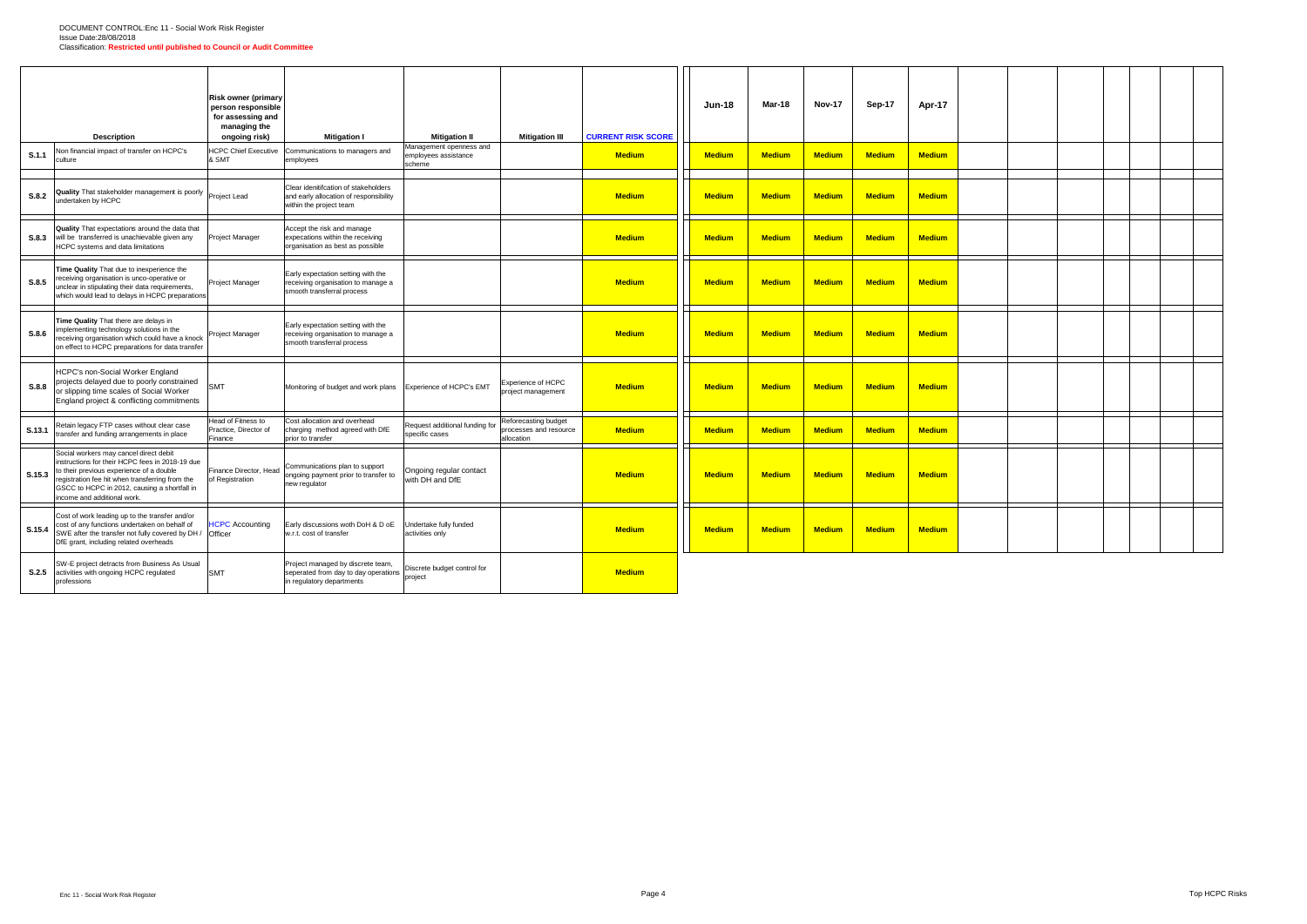# Classification: **Restricted until published to Council or Audit Committee Changes since the previous iteration of HCPC's Risk Register**

| <b>Category</b>           | Ref#  | <b>Description</b>                                                                      | Nature of change in this version           |
|---------------------------|-------|-----------------------------------------------------------------------------------------|--------------------------------------------|
| <b>Operations</b>         | S.2.4 | Renewal failure in 2018 due to iminent regulatory transfer                              | New mitigation added                       |
|                           | S.2.5 | Project impacts Business As Usual activity with remaning professions                    | New risk added at suggestion of Audit Comm |
| <b>Project Management</b> | S.8.1 | Lack of detail in legislation leads to insufficient preparatory time for<br><b>HCPC</b> | Increased detail in mitigations            |
|                           | S.8.4 | Unrealitic deadlines set for transfer of regulatory functions                           | Increased detail in mitigations            |
|                           |       |                                                                                         |                                            |
|                           |       |                                                                                         |                                            |
|                           |       |                                                                                         |                                            |
|                           |       |                                                                                         |                                            |
|                           |       |                                                                                         |                                            |
|                           |       |                                                                                         |                                            |
|                           |       |                                                                                         |                                            |
|                           |       |                                                                                         |                                            |
|                           |       |                                                                                         |                                            |
|                           |       |                                                                                         |                                            |

#### Overview of Risk Management and Risk Treatment process

Throughout the year exisiting Risk Register & Risk Treatment Plan

the effectiveness of mitigations and the levels of residual risk.

Future risks are also documented, evaluated and monitored against the same criteria.

Every six months these changes and additions to risks are updated in the risk register and formally documented by the

Director of Operations or Head of Business Process Improvement, and the Top Ten Risks (High & Medium only after mitigation) are recorded.

**Individual risks are linked to the current Statement of Applicability by the ISO27001 Clauses noted in the ISMS Risks column on each page.** Strategic Objectives are linked to individual risks where applicable.

Enc 11 - Social Work Risk Register Page 5 Changes since last publishe (2)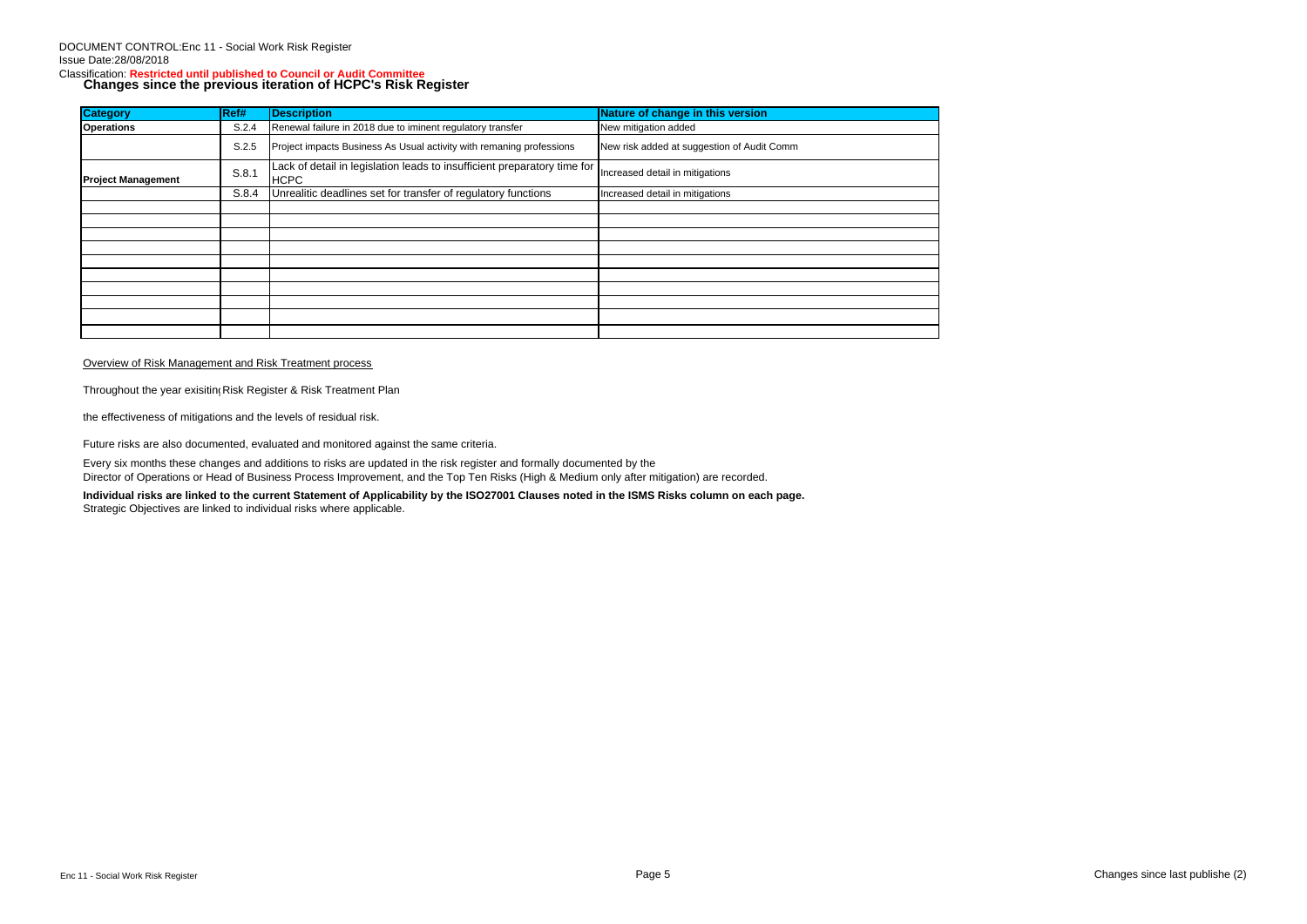| Ref | Category         | <b>ISMS</b><br><b>Risks</b> | Ref # | <b>Description</b>                                                                                                            | <b>Risk owner (primary</b><br>person responsible for<br>assessing and managing<br>the ongoing risk) | Impact before<br>mitigations<br><b>August 2018</b> | <b>Likelihood before</b><br>mitigations<br>August 2018 | $Risk Score =$<br>Impact x<br>Likelihood | <b>Mitigation I</b>                                                                                        | <b>Mitigation II</b>                                    | <b>Mitigation III</b>                                               | <b>RISK score after</b><br><b>Mitigation</b><br>August 2018 | <b>RISK score after</b><br><b>Mitigation June</b><br>2018 |
|-----|------------------|-----------------------------|-------|-------------------------------------------------------------------------------------------------------------------------------|-----------------------------------------------------------------------------------------------------|----------------------------------------------------|--------------------------------------------------------|------------------------------------------|------------------------------------------------------------------------------------------------------------|---------------------------------------------------------|---------------------------------------------------------------------|-------------------------------------------------------------|-----------------------------------------------------------|
|     | <b>Strategic</b> |                             | S.1.1 | Non financial impact of transfer<br>on HCPC's culture                                                                         | <b>HCPC Chief Executive &amp;</b><br><b>SMT</b>                                                     | 3                                                  | 4                                                      | 12 <sub>1</sub>                          | Communications to managers and employees                                                                   | Management openness and employees<br>assistance scheme  |                                                                     | <b>Med</b>                                                  | <b>Med</b>                                                |
|     | <b>Strategic</b> |                             | S.1.2 | HCPC's repution tainted by new<br>regulator's early failure to deliver<br>service standards, blaming<br><b>HCPC</b> hand over | <b>HCPC Chief Executive &amp;</b><br><b>SMT</b>                                                     | 3                                                  | 3                                                      | 9                                        | Level of cooperation with new regulator                                                                    |                                                         |                                                                     | Low                                                         | Low                                                       |
|     |                  |                             |       |                                                                                                                               |                                                                                                     |                                                    |                                                        |                                          |                                                                                                            |                                                         |                                                                     |                                                             |                                                           |
|     | <b>Strategic</b> |                             | S.1.3 | Governments ambitious timetable HCPC Chief Executive &<br>leads to project failure.                                           | <b>SMT</b>                                                                                          | 3                                                  | 5                                                      | 15                                       | Draft SW England key assumptions document,<br>v1.0 16th May 2018                                           | On going regular contact with Gvmt depts                | Chair to write to Secs of State<br>asking for further clarification | <b>High</b>                                                 | <b>High</b>                                               |
|     | <b>Strategic</b> |                             |       | Brexit reduces availability of<br>S.1.4 governments legal advice to<br>New Reg                                                | HCPC Chief Executive /<br><b>SMT</b>                                                                | $\boldsymbol{\Lambda}$                             | 3                                                      | 12 <sub>1</sub>                          | On going regular contact with Gvmt depts                                                                   |                                                         |                                                                     | <b>High</b>                                                 | <b>High</b>                                               |
|     | <b>Strategic</b> |                             |       | Delay in transfer triggers<br>S.1.5 significant political and media<br>scrutiny (FOI requests etc)                            | <b>HCPC Chief Executive &amp;</b><br><b>SMT</b>                                                     | 3                                                  | 4                                                      | 12 <sub>1</sub>                          | On going regular contact with Gvmt depts                                                                   | Bespoke Communications plan for<br>specific outcomes    |                                                                     | <b>Med</b>                                                  | <b>Med</b>                                                |
|     | <b>Strategic</b> |                             |       | HCPC's working relationship<br>S.1.6 with DoH is damaged through<br>inability to deliver on time                              | <b>HCPC Chief Executive &amp;</b><br><b>SMT</b>                                                     | 3                                                  | $\overline{4}$                                         | 12 <sub>1</sub>                          | On going regular contact with Gvmt depts                                                                   |                                                         |                                                                     | Med                                                         | <b>Med</b>                                                |
|     | <b>Strategic</b> |                             |       | Lack of Parlimentary time<br><b>S.1.7</b> impacts delivery of project<br>requirements                                         | <b>HCPC Chief Executive &amp;</b><br><b>SMT</b>                                                     | 4                                                  | $\mathbf{3}$                                           | 12 <sub>1</sub>                          | On going regular contact with Gvmt depts                                                                   | Delay project if required by<br>governement departments |                                                                     | <b>High</b>                                                 | <b>High</b>                                               |
|     |                  |                             |       | Ref S.1.3 & S.1.4                                                                                                             |                                                                                                     |                                                    |                                                        |                                          |                                                                                                            |                                                         |                                                                     |                                                             |                                                           |
|     | <b>Strategic</b> |                             |       | Reputational damage to<br>S.1.8 HCPC due to SW-E project<br>failure                                                           | <b>HCPC Chief Executive &amp;</b><br><b>SMT</b>                                                     | 3                                                  | 3                                                      | 9                                        | Proactive prompting of SW-England<br>project team of potential pitfalls based on<br><b>HCPC</b> experience | Level of cooperation with new regulator                 | Bespoke Communications plan<br>for specific outcomes                | Med                                                         | <b>Med</b>                                                |

#### **RISK ASSESSMENT & RISK TREATMENT PLAN August 2018**

### **Strategic**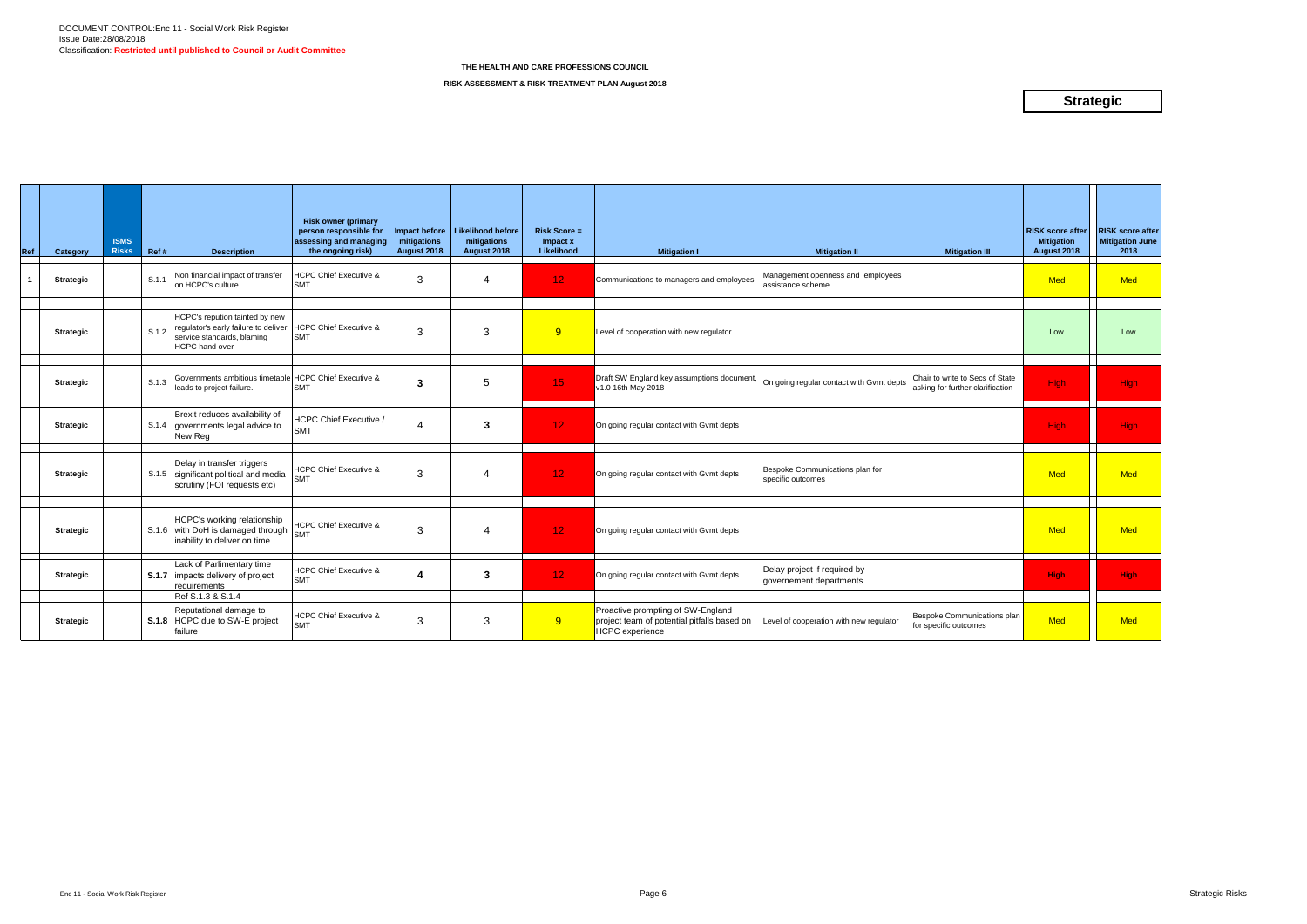| Ref | Category          | <b>ISMS</b><br><b>Risks</b> | Ref#  | <b>Description</b>                                                                                                                        | <b>Risk owner (primary</b><br>person responsible for<br>assessing and<br>managing the ongoing<br>risk) | Impact before<br>mitigations<br>August 2018 | Likelihood before<br>mitigations<br>August 2018 | $Risk Score =$<br>Impact x<br>Likelihood | <b>Mitigation I</b>                                                                                    | <b>Mitigation II</b>                                                                                   | <b>Mitigation III</b>                                                                     | <b>RISK score after</b><br><b>Mitigation</b><br>August 2018 | <b>RISK score after</b><br><b>Mitigation June</b><br>2018 |
|-----|-------------------|-----------------------------|-------|-------------------------------------------------------------------------------------------------------------------------------------------|--------------------------------------------------------------------------------------------------------|---------------------------------------------|-------------------------------------------------|------------------------------------------|--------------------------------------------------------------------------------------------------------|--------------------------------------------------------------------------------------------------------|-------------------------------------------------------------------------------------------|-------------------------------------------------------------|-----------------------------------------------------------|
|     | <b>Operations</b> |                             |       | Operational costs increased due<br>S.2.1 to loss of volume discounts and<br>scalability opportunities                                     | <b>SMT</b>                                                                                             | 2                                           | 3                                               | 6 <sup>1</sup>                           | Changes to supplier contracts                                                                          | Potential fee rise to maintain service<br>levels                                                       |                                                                                           | <b>Med</b>                                                  | <b>Med</b>                                                |
|     | <b>Operations</b> |                             | S.2.2 | Changes to timetable for<br>profession migration disrupt<br>resource planned around specific SMT<br>date                                  |                                                                                                        | 3                                           | 3                                               | 9                                        | Delay non time critical work to deliver Social<br>Worker England project                               | Increase contractor resource                                                                           |                                                                                           | <b>Med</b>                                                  | <b>Med</b>                                                |
|     |                   |                             |       | Due to no clear govt timetable                                                                                                            |                                                                                                        |                                             |                                                 |                                          |                                                                                                        |                                                                                                        |                                                                                           |                                                             |                                                           |
|     | <b>Operations</b> |                             |       | S.2.3 HCPC delays investment in<br>internal projects                                                                                      | <b>SMT</b>                                                                                             | 3                                           | 3                                               | 9                                        | Ongoing close monitoring of problematic<br>governmental timetable and objectives                       | Ongoing reprioritisation of project list                                                               |                                                                                           | Med                                                         | <b>Med</b>                                                |
|     | <b>Operations</b> |                             |       | SW fail to renew in 2018 due to<br>avoiding potential double fee<br>S.2.4 charge as with GSCC & HCPC<br>move (or switch to dd rather than | <b>SMT</b>                                                                                             | 3                                           | $\overline{2}$                                  | 6 <sup>1</sup>                           | Communications around no double fee<br>requirement, HCPC transfers deferred income<br>to SW-England    | Proactive communications on statutory<br>requirement for regulation until new<br>Regulator is in place | Determine if SW-England<br>project allows discretion to<br>transfer recently deregistered | Med                                                         | <b>Med</b>                                                |
|     |                   |                             |       | full 2 yr pymt)                                                                                                                           |                                                                                                        |                                             |                                                 |                                          |                                                                                                        |                                                                                                        | SW's                                                                                      |                                                             |                                                           |
|     | <b>Operations</b> | <b>NEW</b>                  |       | SW-E project detracts from<br>S.2.5 Business As Usual activities with SMT<br>ongoing HCPC regulated<br>professions                        |                                                                                                        | 3                                           | 3                                               | 9 <sup>°</sup>                           | Project managed by discrete team, seperated<br>from day to day operations in regulatory<br>departments | Discrete budget control for project                                                                    |                                                                                           | <b>Med</b>                                                  |                                                           |
|     |                   |                             |       |                                                                                                                                           |                                                                                                        |                                             |                                                 |                                          |                                                                                                        |                                                                                                        |                                                                                           |                                                             |                                                           |

**RISK ASSESSMENT & RISK TREATMENT PLAN August 2018**

## **Operations**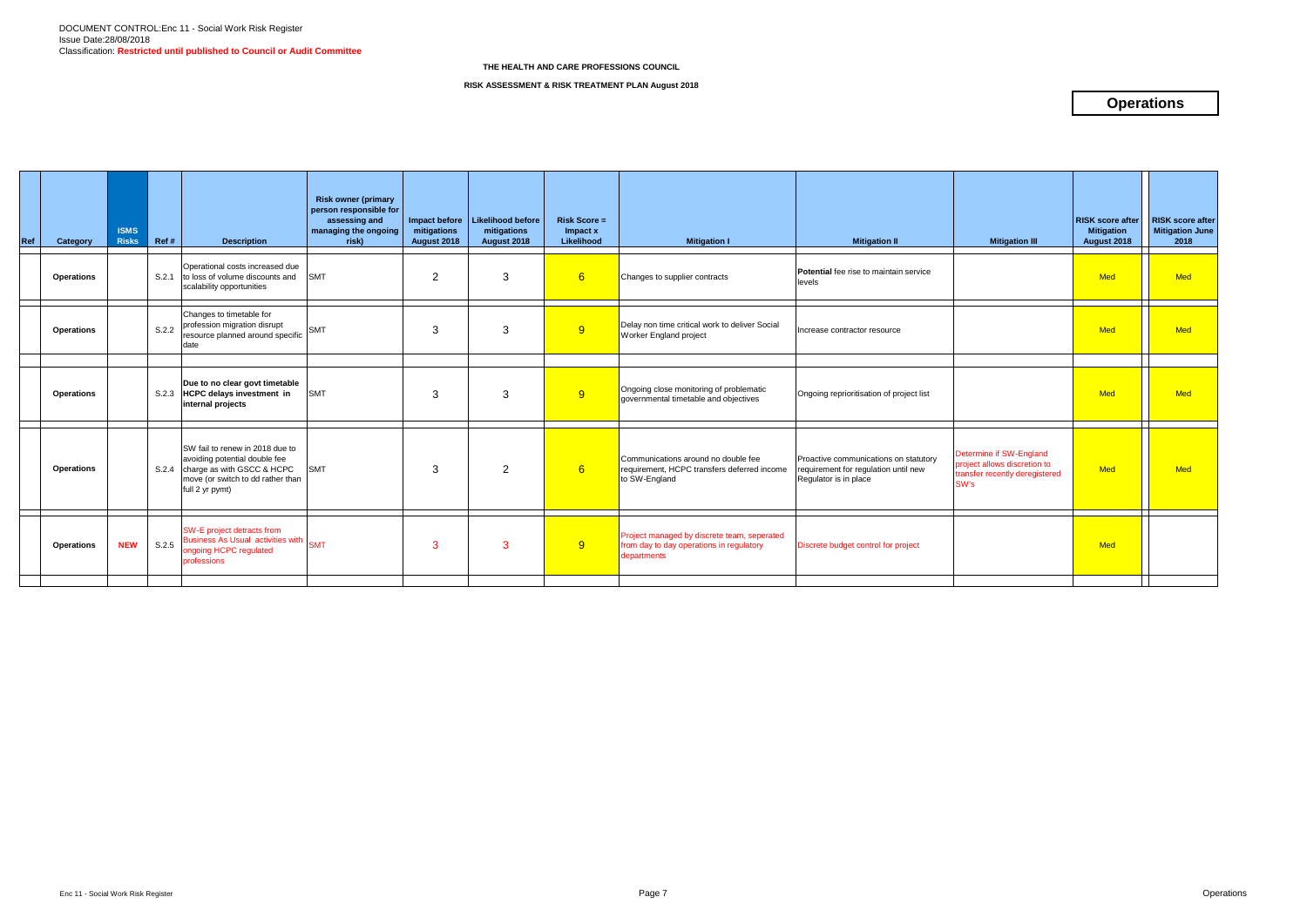| Ref | Category              | <b>ISMS</b><br><b>Risks</b> | Ref # | <b>Description</b>                                                                 | <b>Risk owner (primary</b><br>person responsible for<br>assessing and<br>  managing the ongoing<br>risk) | mitigations<br>August 2018 | Impact before   Likelihood before<br>mitigations<br>August 2018 | $Risk Score =$<br>Impact x<br>Likelihood | <b>Mitigation I</b>                                                                                  | <b>Mitigation II</b> | <b>Mitigation III</b> | <b>RISK score after</b><br><b>Mitigation</b><br>August 2018 | <b>RISK score after</b><br><b>Mitigation June</b><br>2018 |
|-----|-----------------------|-----------------------------|-------|------------------------------------------------------------------------------------|----------------------------------------------------------------------------------------------------------|----------------------------|-----------------------------------------------------------------|------------------------------------------|------------------------------------------------------------------------------------------------------|----------------------|-----------------------|-------------------------------------------------------------|-----------------------------------------------------------|
|     | <b>Communications</b> |                             | S.3.1 | Failure of New Regs Comms<br>programme damages HCPC's<br>reputation                | Head of Communications,<br>Project Portfolio Mgr                                                         |                            |                                                                 | $6\overline{6}$                          | $\sqrt{\text{HCPC}}$ 's Comprehensive, bespoke Comms plan $\vert_D$ of E funding<br>for stakeholders |                      |                       | Low                                                         | Low                                                       |
|     | <b>Communications</b> |                             | S.3.2 | Public protection damaged due to<br>lack of clarity around regulator to<br>contact | Head of Communications,<br>Project Portfolio Mgr                                                         |                            |                                                                 | 8 <sup>°</sup>                           | $\sqrt{\text{HCPC}}$ 's Comprehensive, bespoke Comms plan $\vert_D$ of E funding<br>for public       |                      |                       | Low                                                         | Low                                                       |
|     | <b>Communications</b> |                             | S.3.3 | Negative comms concerning<br>HCPC from New Reg to justify<br>existence             | Head of Communications,<br>Project Portfolio Mgr                                                         |                            |                                                                 |                                          | HCPC's Comprehensive, bespoke Comms plan<br>for public                                               |                      |                       | Low                                                         | Low                                                       |
|     |                       |                             |       |                                                                                    |                                                                                                          |                            |                                                                 |                                          |                                                                                                      |                      |                       |                                                             |                                                           |

**RISK ASSESSMENT & RISK TREATMENT PLAN August 2018**

### **Communications**

#### **THE HEALTH AND CARE PROFESSIONS COUNCIL**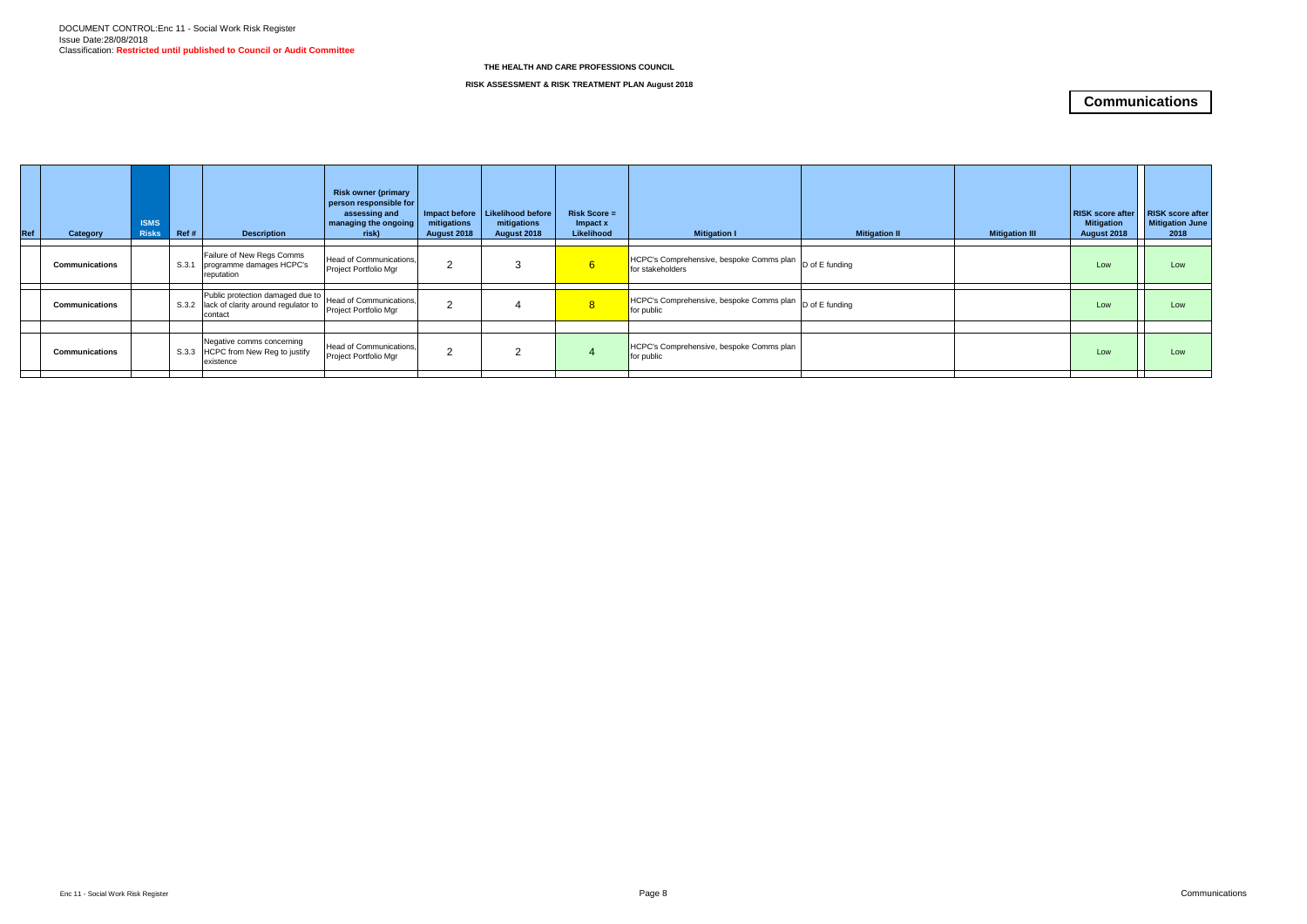| Ref | Category                | <b>ISMS</b><br><b>Risks</b> | Ref # | <b>Description</b>                                                                                                                                                                                                  | <b>Risk owner (primary</b><br>person responsible for<br>assessing and<br>  managing the ongoing   mitigations August   mitigations August  <br>risk) | Impact before<br>2018 | <b>Likelihood before</b><br>2018 | <b>Risk Score =</b><br>Impact x<br>Likelihood | <b>Mitigation I</b>                                                                    | <b>Mitigation II</b>    | <b>Mitigation III</b> | <b>RISK score after</b><br><b>Mitigation Augus</b><br>2018 | <b>RISK score after</b><br><b>Mitigation June</b><br>2018 |
|-----|-------------------------|-----------------------------|-------|---------------------------------------------------------------------------------------------------------------------------------------------------------------------------------------------------------------------|------------------------------------------------------------------------------------------------------------------------------------------------------|-----------------------|----------------------------------|-----------------------------------------------|----------------------------------------------------------------------------------------|-------------------------|-----------------------|------------------------------------------------------------|-----------------------------------------------------------|
|     | Corporate<br>Governance |                             | S.4.  | Changes to Council structure<br>disrupts regular Council member Policy & External<br>recruitment cycle - appropriate Communications,<br>transitional provisions legislation   Information Governance<br>not created | <b>Executive Director of</b><br>Manger                                                                                                               |                       |                                  |                                               | Obtain legal advice around interpretation Work with DH to ensure the<br>of requirement | requirment is fulfilled | None                  | Low                                                        | Low                                                       |

**RISK ASSESSMENT & RISK TREATMENT PLAN August 2018**

### **Corporate Governance**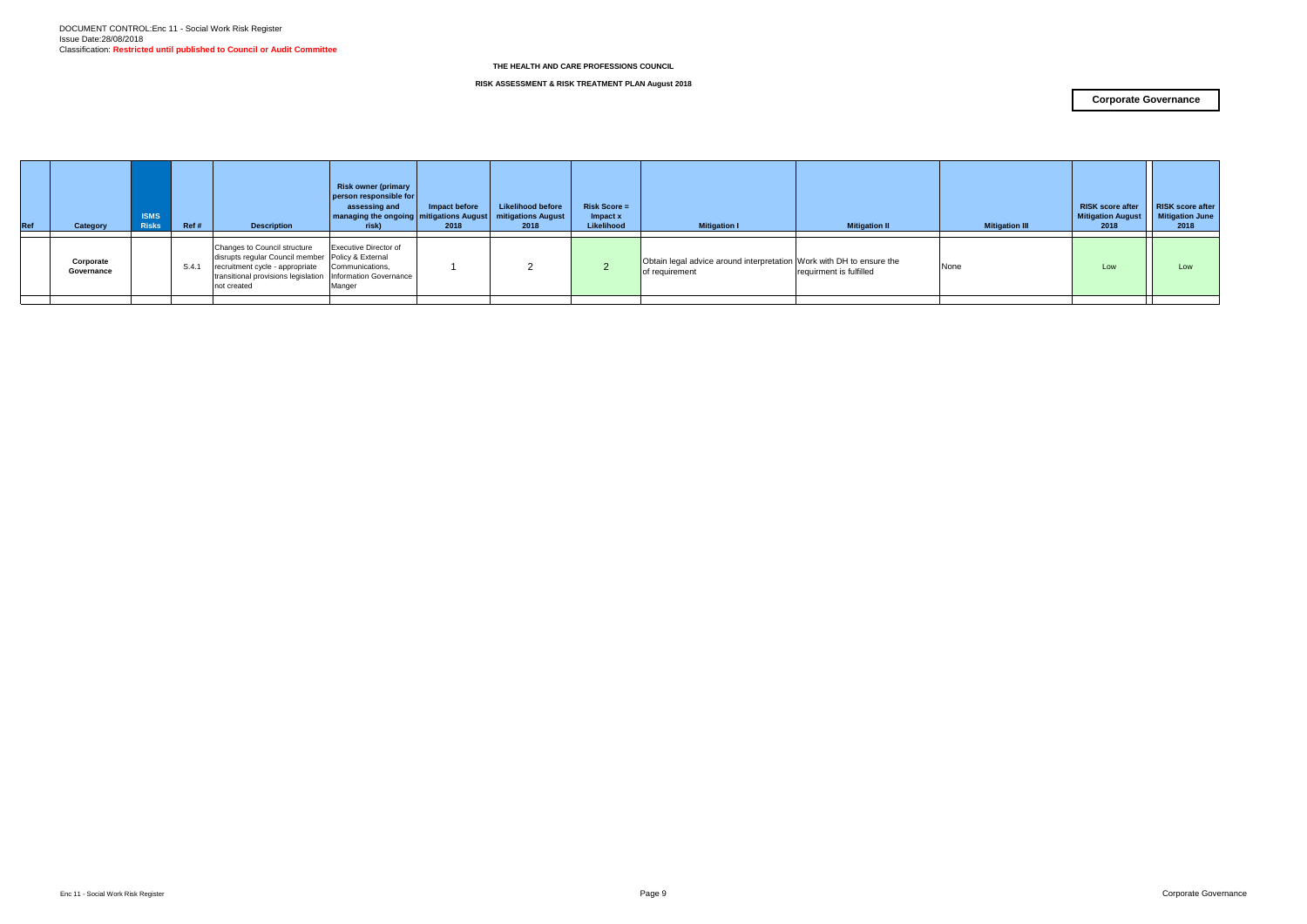| Ref | Category                  | <b>ISMS</b><br><b>Risks</b> | Ref # | <b>Description</b>                                                                                                                                                        | <b>Risk owner (primary</b><br>person responsible for<br>assessing and<br>  managing the ongoing  <br>risk) | mitigations<br>August 2018 | Impact before   Likelihood before<br>mitigations<br>August 2018 | <b>Risk Score =</b><br>Impact x<br>Likelihood | <b>Mitigation I</b>                                                 | <b>Mitigation II</b> | <b>Mitigation III</b> | <b>RISK score after</b><br><b>Mitigation</b><br>August 2018 | <b>RISK score after</b><br><b>Mitigation June 2018</b> |
|-----|---------------------------|-----------------------------|-------|---------------------------------------------------------------------------------------------------------------------------------------------------------------------------|------------------------------------------------------------------------------------------------------------|----------------------------|-----------------------------------------------------------------|-----------------------------------------------|---------------------------------------------------------------------|----------------------|-----------------------|-------------------------------------------------------------|--------------------------------------------------------|
|     | Information<br>Technology |                             | S.5.1 | New Regulator fails to deliver to<br>timetable and our operations and Exec Director of IT &<br>performance are compromised<br>(as awaiting transfer out of SW<br>records) | Resources, Project<br>Portfolio Mgr                                                                        |                            |                                                                 | 12 <sub>1</sub>                               | Share HCPC's migration expertise with new<br>Regulator project team |                      |                       | Med                                                         | <b>Med</b>                                             |
|     |                           |                             |       |                                                                                                                                                                           |                                                                                                            |                            |                                                                 |                                               |                                                                     |                      |                       |                                                             |                                                        |

**RISK ASSESSMENT & RISK TREATMENT PLAN August 2018**

### **Information Technology**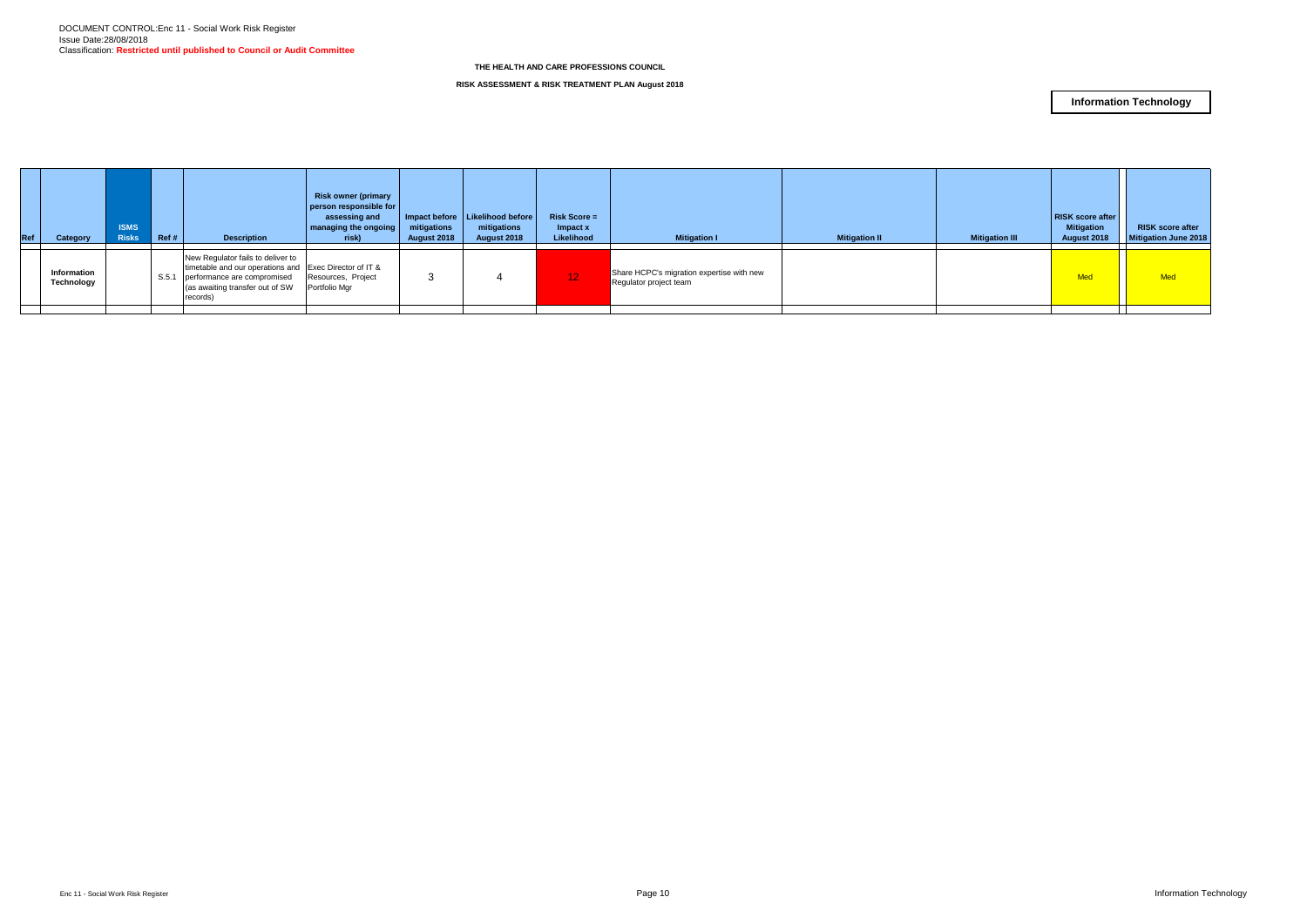| Ref | Category        | <b>ISMS</b><br><b>Risks</b> | Ref#  | <b>Description</b>                                                                                                | <b>Risk owner (primary</b><br>person responsible for<br>assessing and<br>  managing the ongoing  <br>risk) | mitigations<br>August 2018 | Impact before   Likelihood before  <br>mitigations<br>August 2018 | $Risk Score =$<br>Impact x<br>Likelihood | <b>Mitigation I</b>                                                        | <b>Mitigation II</b>               | <b>Mitigation III</b>      | <b>RISK</b> score after<br><b>Mitigation</b><br>August 2018 | <b>RISK score after</b><br><b>Mitigation June</b><br>2018 |
|-----|-----------------|-----------------------------|-------|-------------------------------------------------------------------------------------------------------------------|------------------------------------------------------------------------------------------------------------|----------------------------|-------------------------------------------------------------------|------------------------------------------|----------------------------------------------------------------------------|------------------------------------|----------------------------|-------------------------------------------------------------|-----------------------------------------------------------|
|     | <b>Partners</b> |                             | S.6.1 | Loss of Registrants results in<br>shortfall of SW Partners for<br>existing or ongoing FTP cases,<br>post transfer | Director of HR, Partner<br>Manager, Head of FTP                                                            |                            |                                                                   | 12 <sub>1</sub>                          | Outsource existing / ongoing SW cases to<br>service provider post transfer | D of E funding of service provider | Outsourced contractors SLA | Med                                                         | Med                                                       |
|     |                 |                             |       |                                                                                                                   |                                                                                                            |                            |                                                                   |                                          |                                                                            |                                    |                            |                                                             |                                                           |

**RISK ASSESSMENT & RISK TREATMENT PLAN August 2018**

### **Partners**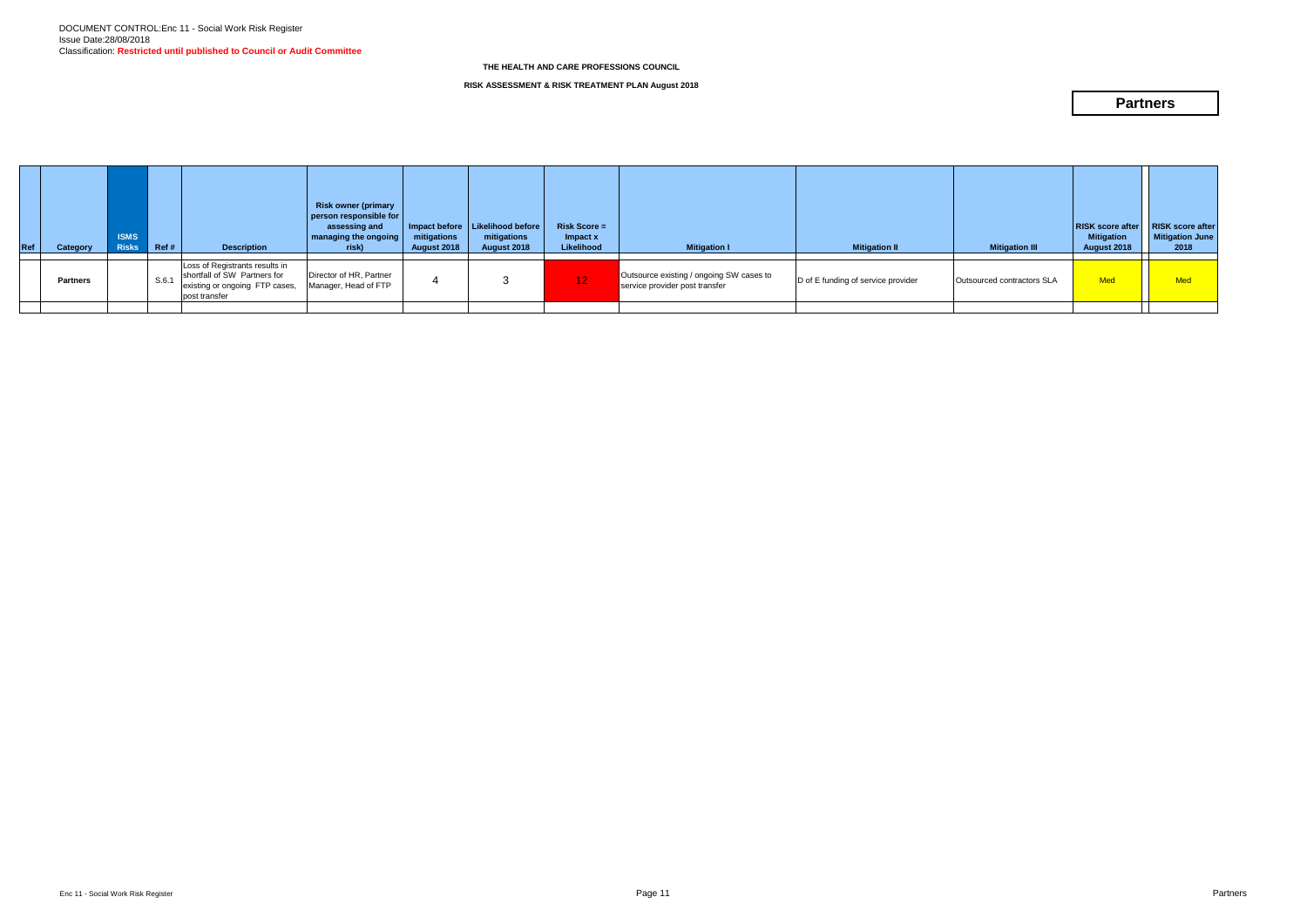| <b>Ref</b> | Category  | <b>ISMS</b><br><b>Risks</b> | Ref # | <b>Description</b>                                                                                                                   | <b>Risk owner (primary</b><br>person responsible for<br>assessing and<br>managing the ongoing<br>risk) | mitigations<br>August 2018 | Impact before   Likelihood before<br><b>mitigations August</b><br>2018 | <b>Risk Score =</b><br>Impact x<br>Likelihood | <b>Mitigation I</b>                                                                                           | <b>Mitigation II</b>                                                  | <b>Mitigation III</b> | <b>RISK score after RISK score after</b><br><b>Mitigation</b><br>August 2018 | <b>Mitigation June</b><br>2018 |
|------------|-----------|-----------------------------|-------|--------------------------------------------------------------------------------------------------------------------------------------|--------------------------------------------------------------------------------------------------------|----------------------------|------------------------------------------------------------------------|-----------------------------------------------|---------------------------------------------------------------------------------------------------------------|-----------------------------------------------------------------------|-----------------------|------------------------------------------------------------------------------|--------------------------------|
|            | Education |                             | S.7.1 | Education providers disengage<br>from HCPC processes before the Head of Education<br>tranfer to new Regulator                        |                                                                                                        | 3                          | $\sim$                                                                 | 6                                             | Proactive communications with NewReg to<br>education providers                                                |                                                                       |                       | Low                                                                          | Low                            |
|            | Education |                             |       | Timing of HCPC's planned<br>disengagement with approvals<br>S.7.2 and monitoring of SW<br>programmes disrupted by transfer<br>delays | <b>Head of Education</b>                                                                               | 3                          |                                                                        | 9                                             | Reorganise visit and approval schedule to allow Obtain temporary contractor cover for<br>for ongoing SW work. | required education processes                                          |                       | Med                                                                          | Med                            |
|            | Education |                             |       | Substantial delays to SW transfer<br>S.7.3 places uplanned resource<br>requirments on Education dept                                 | Head of Education,<br>Director of Finance                                                              | $\overline{2}$             |                                                                        |                                               | Additional grant from DoH England                                                                             | Obtain temporary contractor cover for<br>required education processes |                       | Low                                                                          | Low                            |

#### **RISK ASSESSMENT & RISK TREATMENT PLAN August 2018**

#### **Education**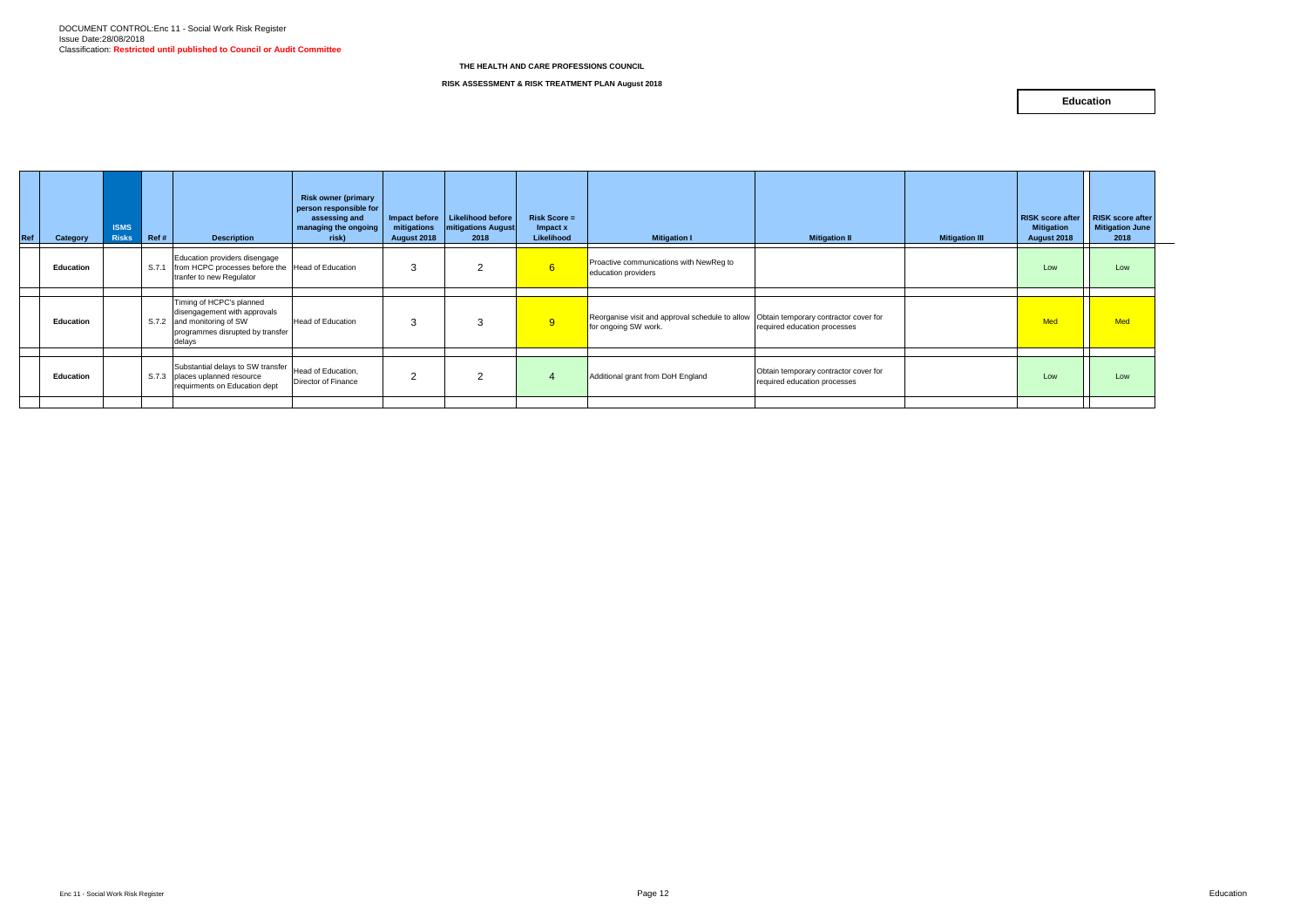**RISK score after Mitigation June 2018**

| Ref                      | Category              | <b>ISMS</b><br><b>Risks</b> | Ref #<br><b>Description</b>                                                                                                                                                                                                                | <b>Risk owner (primary</b><br>person responsible for<br>assessing and<br>managing the on-going<br>risk) | <b>Impact before</b><br>mitigations<br>August 2018 | <b>Likelihood before</b><br>mitigations<br>August 2018 | <b>Risk Score =</b><br>Impact x<br>Likelihood | <b>Mitigation I</b>                                                                                                                                          | <b>Mitigation II</b>                                                                                   | <b>Mitigation III</b>                                                                                                                      | <b>RISK score after</b><br><b>Mitigation</b><br>August 2018 | <b>RISK scor</b><br><b>Mitigation</b><br>2018 |
|--------------------------|-----------------------|-----------------------------|--------------------------------------------------------------------------------------------------------------------------------------------------------------------------------------------------------------------------------------------|---------------------------------------------------------------------------------------------------------|----------------------------------------------------|--------------------------------------------------------|-----------------------------------------------|--------------------------------------------------------------------------------------------------------------------------------------------------------------|--------------------------------------------------------------------------------------------------------|--------------------------------------------------------------------------------------------------------------------------------------------|-------------------------------------------------------------|-----------------------------------------------|
|                          | Project<br>Management |                             | Time Quality That communication<br>around the content of the legislation is<br>S.8.1<br>not forthcoming, leading to a lack of<br>ability for HCPC to sufficiently prepare Lead<br>n time for the transfer                                  | Government / D o E;<br>Project Sponsor Project                                                          | $\overline{4}$                                     | 4                                                      | 16 <sup>°</sup>                               | Early and frequent communication with D<br>of E Project Team / Government<br>departments to ensure that timeframes<br>allocated to the transfer are adequate | <b>ICPC project team to meet SW-E</b><br>nanagement on 10th Sept to discuss<br>go-live dates           |                                                                                                                                            | <b>High</b>                                                 | High                                          |
|                          | Project<br>Management |                             | Quality That stakeholder management Project Lead<br>S.8.2<br>s poorly undertaken by HCPC                                                                                                                                                   |                                                                                                         | 3                                                  | 3                                                      | 9                                             | Clear idenitifcation of stakeholders and early<br>allocation of responsibility within the project<br>team                                                    |                                                                                                        |                                                                                                                                            | Med                                                         | Med                                           |
|                          | Project<br>Management |                             | <b>Quality</b> That expectations around the<br>data that will be transferred is<br>S.8.3<br>unachievable given any HCPC<br>systems and data limitations                                                                                    | Project Manager                                                                                         | $\overline{2}$                                     | 3                                                      | 6                                             | Accept the risk and manage expecations within<br>the receiving organisation as best as possible                                                              |                                                                                                        |                                                                                                                                            | Med                                                         | Med                                           |
|                          | Project<br>Management |                             | <b>Time Quality That expectations</b><br>around case progression, registrant<br>application processing and course<br>S.8.4<br>approval at the point of transfer are<br>unrealistic given the timeframe<br>assigned to the transfer process | Project Lead                                                                                            | 4                                                  | 4                                                      | 16 <sub>1</sub>                               | Early dialog with SW-E consultants on all<br>3 regulatory functions                                                                                          | Early expectation setting with the<br>receiving organisation to manage a<br>smooth transferral process | Continual monitoring of SW-<br>E readiness, as project<br>progresses, allowing<br>sufficient time to reset<br>specific migration deadlines | High:                                                       | High                                          |
|                          | Project<br>Management |                             | Time Quality That due to<br>nexperience the receiving<br>organisation is unco-operative or<br>S.8.5<br>unclear in stipulating their data<br>requirements, which would lead to<br>delays in HCPC preparations                               | Project Manager                                                                                         | 3                                                  | 4                                                      | 12 <sub>1</sub>                               | Early expectation setting with the receiving<br>organisation to manage a smooth transferral<br>process                                                       |                                                                                                        |                                                                                                                                            | Med                                                         | Med                                           |
|                          | Project<br>Management |                             | Time Quality That there are delays in<br>implementing technology solutions in<br>the receiving organisation which could Project Manager<br>S.8.6<br>have a knock on effect to HCPC<br>preparations for data transfer                       |                                                                                                         | 3                                                  | Δ                                                      | 12 <sub>1</sub>                               | Early expectation setting with the receiving<br>organisation to manage a smooth transferral<br>process                                                       |                                                                                                        |                                                                                                                                            | Med                                                         | Med                                           |
|                          | Project<br>Management |                             | Cost That the cost of the project will<br>S.8.7<br>excede HCPC expectations                                                                                                                                                                | Project Sponsor                                                                                         | 3                                                  | $\overline{2}$                                         | $6^{\circ}$                                   | Experience of HCPC with inbound transfers<br>elps predict outbound costs                                                                                     |                                                                                                        |                                                                                                                                            | Low                                                         | Low                                           |
|                          | Project<br>Management |                             | <b>HCPC's non-Social Worker</b><br>England projects delayed due to<br>poorly constrained or slipping time<br>S.8.8<br>scales of Social Worker England<br>project & conflicting commitments                                                 | <b>SMT</b>                                                                                              | 5                                                  | $\overline{2}$                                         | 10 <sup>°</sup>                               | Monitoring of budget and work plans                                                                                                                          | Experience of HCPC's SMT                                                                               | Experience of HCPC project<br>management                                                                                                   | Med                                                         | Mec                                           |
| $\overline{\phantom{0}}$ | Project<br>Management |                             | Impact and effectivness of Transfer<br>Order fails to deliver project<br>S.8.9<br>requirements                                                                                                                                             | Government / D o E                                                                                      | 5                                                  | 5                                                      | 25                                            | Engagement of HCPC legal advisors with<br>drafting of order.                                                                                                 | Experience of HCPC's SMT                                                                               |                                                                                                                                            | Low                                                         | Low                                           |
|                          |                       |                             |                                                                                                                                                                                                                                            |                                                                                                         |                                                    |                                                        |                                               |                                                                                                                                                              |                                                                                                        |                                                                                                                                            |                                                             |                                               |

#### **THE HEALTH AND CARE PROFESSIONS COUNCIL**

#### **RISK ASSESSMENT & RISK TREATMENT PLAN August 2018**

**Project Management**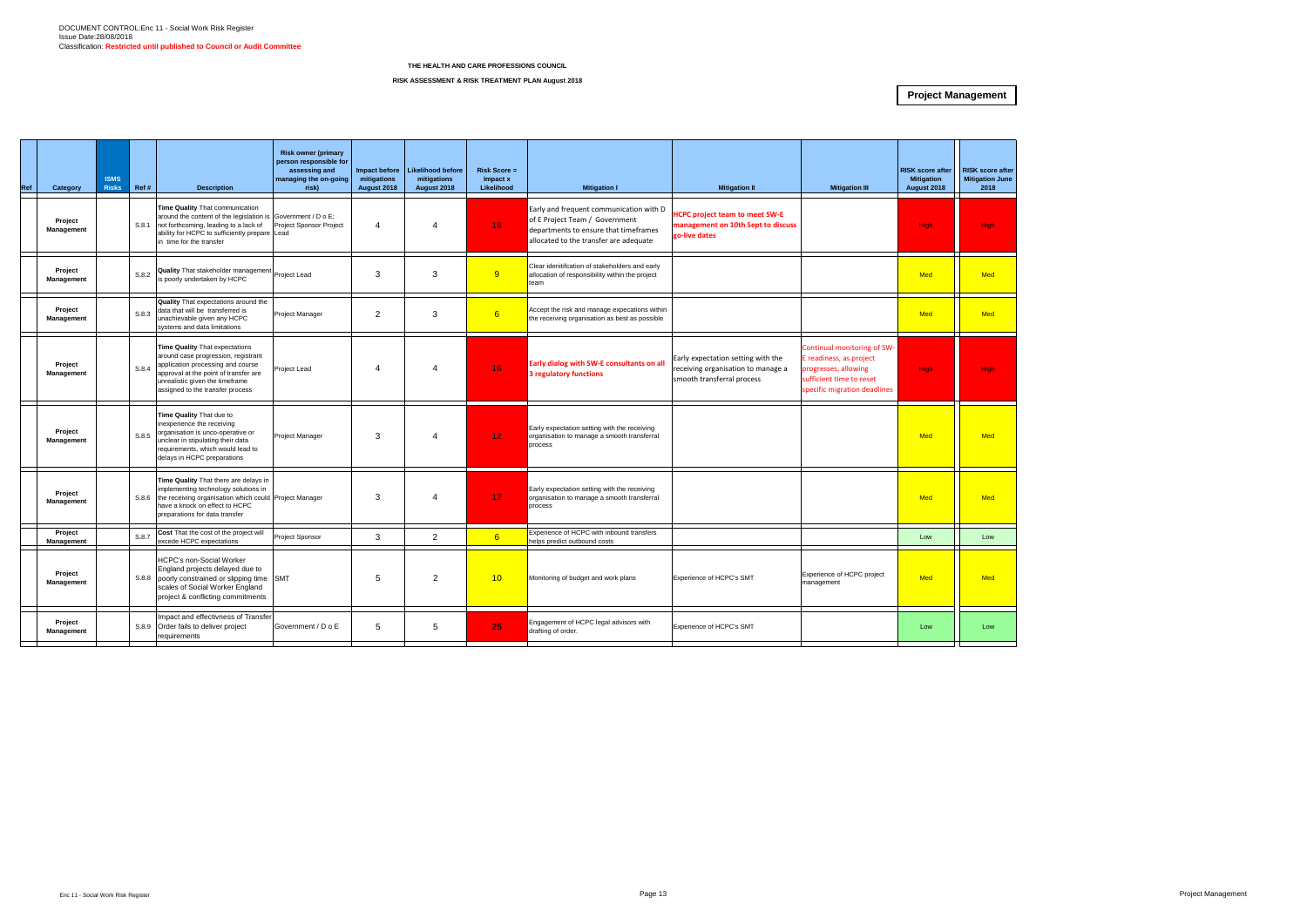| Ref | Category               | <b>ISMS</b><br><b>Risks</b> | Ref # | <b>Description</b>                                                                      | <b>Risk owner (primary</b><br>person responsible for<br>assessing and<br>managing the ongoing<br>risk) | Impact before<br>mitigations<br><b>August 2018</b> | <b>Likelihood before</b><br>mitigations<br>August 2018 | $Risk Score =$<br>Impact x<br>Likelihood | <b>Mitigation I</b>                                                                             | <b>Mitigation II</b>                                                   | <b>Mitigation III</b>                                                               | <b>RISK score after</b><br><b>Mitigation</b><br><b>August 2018</b> | <b>RISK score after</b><br><b>Mitigation June</b><br>2018 |
|-----|------------------------|-----------------------------|-------|-----------------------------------------------------------------------------------------|--------------------------------------------------------------------------------------------------------|----------------------------------------------------|--------------------------------------------------------|------------------------------------------|-------------------------------------------------------------------------------------------------|------------------------------------------------------------------------|-------------------------------------------------------------------------------------|--------------------------------------------------------------------|-----------------------------------------------------------|
|     | Quality<br>Management. |                             | S9.1  | Loss of ISO 9001:2015<br>Certification                                                  | <b>Head of Business</b><br>Improvement                                                                 |                                                    | 3                                                      | 12 <sub>1</sub>                          | Regular & internal audits                                                                       | QMS standards applied across HCPC                                      | Management buy - in                                                                 | Low                                                                | Low                                                       |
|     |                        |                             |       | Links to 2.3, 10.3                                                                      |                                                                                                        |                                                    |                                                        |                                          |                                                                                                 |                                                                        |                                                                                     |                                                                    |                                                           |
|     | Quality<br>Management. | A7.1.2                      |       | Employees non-compliance with<br>S9.2 established Standard Operating SMT<br>Proceedures |                                                                                                        |                                                    | $\overline{2}$                                         | 10                                       | Culture, follow procedures and report errors                                                    | Standard Operating Procedures and<br>prevention of overwriting systems | Extend ISO systems as<br>required                                                   | Low                                                                | Low                                                       |
|     |                        |                             |       |                                                                                         |                                                                                                        |                                                    |                                                        |                                          |                                                                                                 |                                                                        |                                                                                     |                                                                    |                                                           |
|     | Quality<br>Management. |                             |       | Increase in service complaints<br>S9.3 from existing SW registrants<br>creates backlog  | Head of Quality,<br>Complaints Manager                                                                 | C                                                  | 2                                                      | 6                                        | Comms plan in place with regular updates for<br>social workers about the impact of the transfer | Previous experience of Social Worker<br>feedback styles                | Secretariat administrator able to<br>cover admin side of complaints<br>if necessary | Low                                                                | Low                                                       |
|     |                        |                             |       |                                                                                         |                                                                                                        |                                                    |                                                        |                                          |                                                                                                 |                                                                        |                                                                                     |                                                                    |                                                           |

#### **RISK ASSESSMENT & RISK TREATMENT PLAN August 2018**

### **Quality Management**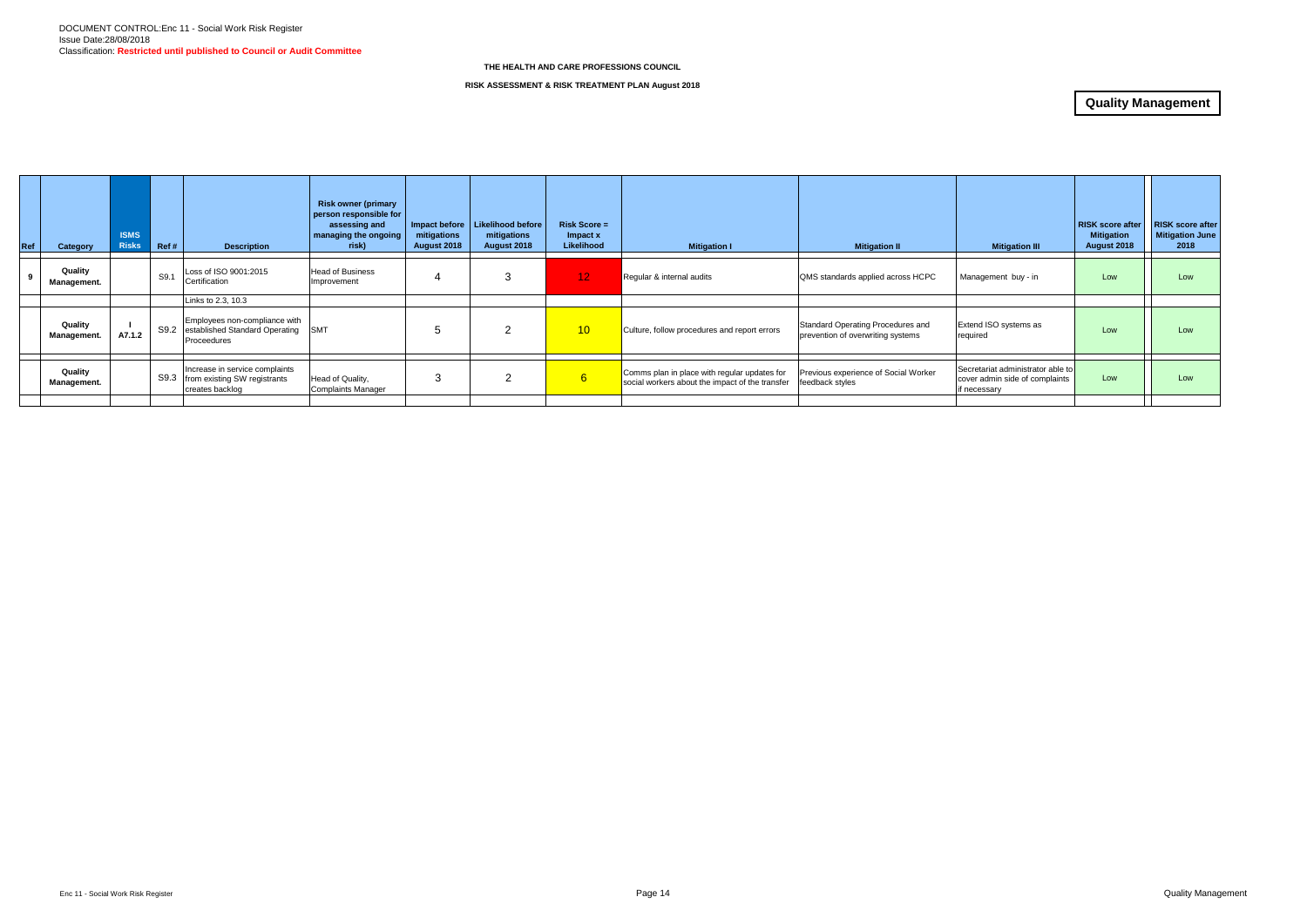| Ref | Category     | <b>ISMS</b><br><b>Risks</b> | Ref#   | <b>Description</b>                                                                                                                                              | <b>Risk owner (primary</b><br>person responsible for<br>assessing and<br>managing the ongoing<br>risk) | Impact before<br>mitigations<br>August 2018 | <b>Likelihood before</b><br>mitigations August<br>2018 | <b>Risk Score =</b><br>Impact x<br>Likelihood | <b>Mitigation I</b>                                                                    | <b>Mitigation II</b>                                                                                                                    | <b>Mitigation III</b> | <b>RISK score after</b><br><b>Mitigation</b><br><b>August 2018</b> | <b>RISK score after</b><br>Mitigation June<br>2018 |
|-----|--------------|-----------------------------|--------|-----------------------------------------------------------------------------------------------------------------------------------------------------------------|--------------------------------------------------------------------------------------------------------|---------------------------------------------|--------------------------------------------------------|-----------------------------------------------|----------------------------------------------------------------------------------------|-----------------------------------------------------------------------------------------------------------------------------------------|-----------------------|--------------------------------------------------------------------|----------------------------------------------------|
|     | Registration |                             | S.10.1 | Poor control of timescale results in<br>applications for Registration being Head of Registration &<br>sent to HCPC when no longer<br>responsible for profession | <b>Head of Communications</b>                                                                          | $\overline{2}$                              | 3                                                      | 6                                             | Extensive Comms campaign to university third<br>year students at HCPC approved courses | Filter applications for registration at Post<br>Room, log names & postcodes, and<br>securely forward to new Regulator                   |                       | Low                                                                | Low                                                |
|     | Registration |                             |        | Continuation of SW regulation<br>S.10.2 beyond published dates caused<br>resource shortfall in Reg Dept                                                         | Head of Registration &<br><b>Executive Director of</b><br>Regulation                                   | 3                                           | 2                                                      | 6                                             | Upscale resources with contractors in short term                                       |                                                                                                                                         |                       | Low                                                                | Low                                                |
|     | Registration |                             |        | Limited remit of New Reg<br>functions results in Gvmt request<br>S.10.3 for HCPC to maintain register for<br>unknown period of time, splitting<br>functions     | Head of Registration &<br><b>Executive Director of</b><br>Regulation                                   | 2                                           | 2                                                      |                                               | Design specific shared regulation processes<br>between NewReg & HCPC                   | Upscale resources with contractors in short Employee Assistance<br>to medium term. Changes to NetRegulate<br>implimented in short term. | programme             | Low                                                                | Low                                                |
|     |              |                             |        |                                                                                                                                                                 |                                                                                                        |                                             |                                                        |                                               |                                                                                        |                                                                                                                                         |                       |                                                                    |                                                    |

#### **RISK ASSESSMENT & RISK TREATMENT PLAN August 2018**

### **Registrations**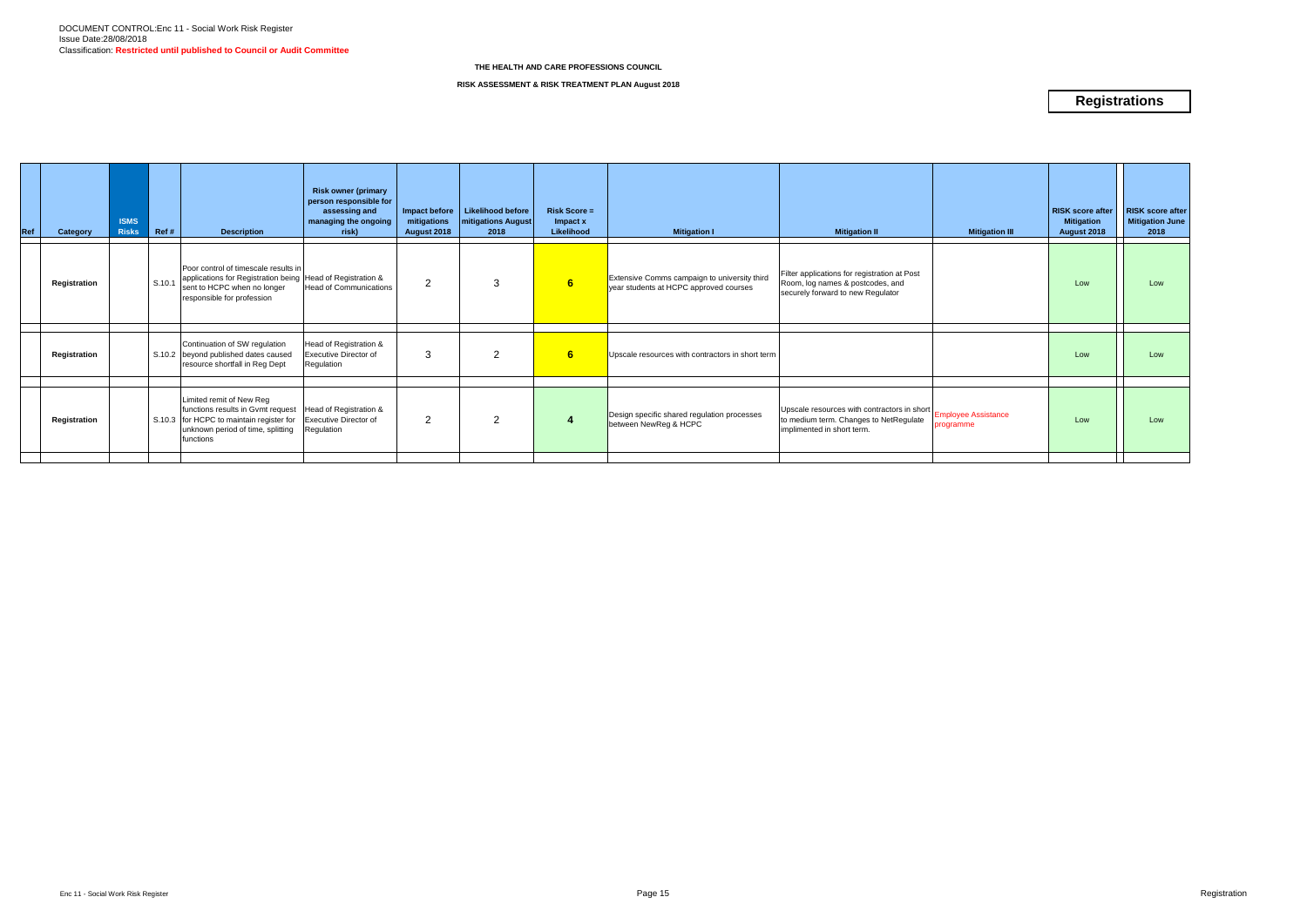| <b>ISMS</b><br>Ref<br><b>Risks</b><br>Category | Ref#   | <b>Description</b>                                                                                                                     | <b>Risk owner (primary</b><br>person responsible for<br>assessing and<br>managing the ongoing<br>risk) | Impact before<br>mitigations<br>August 2018 | Likelihood before<br><b>Initigations August</b><br>2018 | <b>Risk Score =</b><br>$Im$ pact $x$<br><b>Likelihood</b> | <b>Mitigation I</b>                                                                                             | <b>Mitigation II</b>                                                                                                                                                                         | <b>Mitigation III</b>                                                                                  | <b>RISK score after</b><br><b>Mitigation</b><br><b>August 2018</b> | <b>RISK score after</b><br><b>Mitigation June</b><br>2018 |
|------------------------------------------------|--------|----------------------------------------------------------------------------------------------------------------------------------------|--------------------------------------------------------------------------------------------------------|---------------------------------------------|---------------------------------------------------------|-----------------------------------------------------------|-----------------------------------------------------------------------------------------------------------------|----------------------------------------------------------------------------------------------------------------------------------------------------------------------------------------------|--------------------------------------------------------------------------------------------------------|--------------------------------------------------------------------|-----------------------------------------------------------|
| <b>HR</b>                                      | S.11.1 | Adverse impact on wellbeing and<br>performance of employees<br>concerned about long term future specific departmental<br>of their role | Director of Human<br>Resources & Org Dev,<br>managers                                                  | 3                                           |                                                         | 9 <sup>°</sup>                                            | Regular updates and communications with<br>employees                                                            | Retention strategy including hiring new<br>employees on fixed term contracts, focus<br>on engagement, wellbeing and<br>development, change management training<br>and briefings for managers | <b>Employee Assistance</b><br>programme                                                                | Low                                                                | Low                                                       |
| <b>HR</b>                                      | S.11.2 | HCPC and new regulator disagree   Director of Human<br>on application of COSOP causing<br>uncertainty for employees                    | Resources & Org Dev                                                                                    | $\overline{2}$                              | ົ                                                       |                                                           | HR / Employment legal advice                                                                                    | Communication and relationship building<br>with new regulator and Department of<br>Health                                                                                                    | New employees recruited on<br>fixed term contracts to manage<br>expectations                           | Low                                                                | Low                                                       |
| <b>HR</b>                                      | S.11.3 | High turnover of employees due to Resources & Org Dev,<br>uncertainty leads to resourcing<br>challenges                                | Director of Human<br>specific departmental<br>managers                                                 | 4                                           | $\sim$                                                  | $\vert$ 12 $\vert$                                        | Agency temps and employees on fixed term<br>contracts engaged to provide additional capacity. temporary support | Department of health funding to increase                                                                                                                                                     | Fixed term employees offered<br>bermanent contracts if a<br>permanent opportunity becomes<br>available | Low                                                                | Low                                                       |

**RISK ASSESSMENT & RISK TREATMENT PLAN August 2018**

### **HR**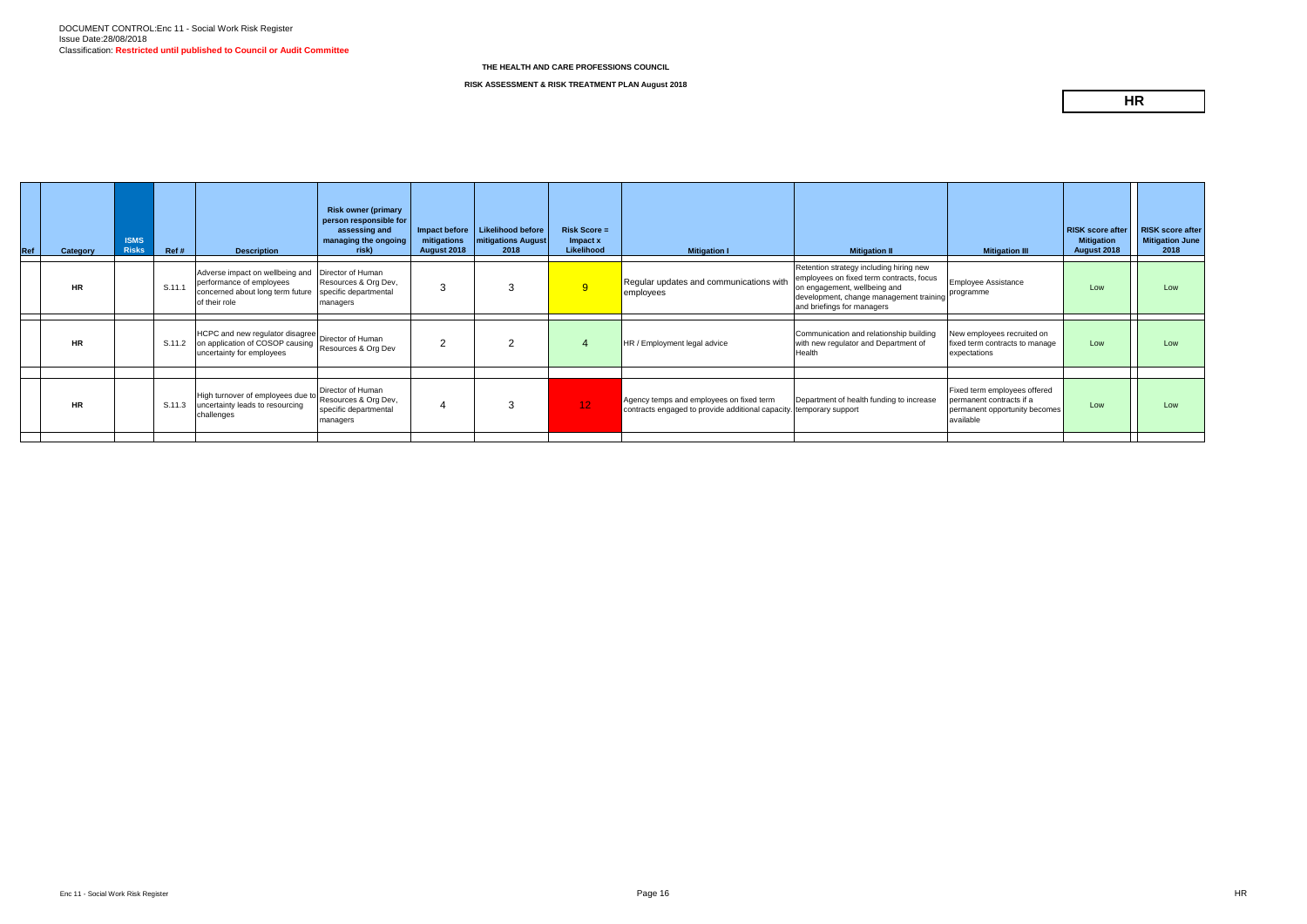| Ref | Category | <b>ISMS</b><br><b>Risks</b> | Ref # | <b>Description</b>                                                                                                       | <b>Risk owner (primary</b><br>person responsible for<br>assessing and<br>  managing the ongoing  <br>risk) | mitigations<br>August 2018 | Impact before   Likelihood before<br>mitigations<br>August 2018 | <b>Risk Score =</b><br>Impact x<br>Likelihood | <b>Mitigation I</b>                                                             | <b>Mitigation II</b> | <b>Mitigation III</b> | <b>RISK score after</b><br><b>Mitigation</b><br>August 2018 | <b>RISK score after</b><br><b>Mitigation June</b><br>2018 |
|-----|----------|-----------------------------|-------|--------------------------------------------------------------------------------------------------------------------------|------------------------------------------------------------------------------------------------------------|----------------------------|-----------------------------------------------------------------|-----------------------------------------------|---------------------------------------------------------------------------------|----------------------|-----------------------|-------------------------------------------------------------|-----------------------------------------------------------|
|     | Legal    |                             |       | Poorly drafted legislation around<br>S.12.1 transfer leaves HCPC with<br>unsupported requirements                        | Exec Director of Policy &<br><b>External Relations, SMT</b>                                                |                            |                                                                 | 4                                             | Proactive involvement with DoE / DH legislators Experienced HCPC legal advisors |                      |                       | Low                                                         | Low                                                       |
|     | Legal    |                             |       | Helpful legislation changes not<br>$\vert$ S.12.2   wrapped up in legislation<br>supporting transfer to new<br>Regulator | <b>Exec Director of Policy &amp;</b><br><b>External Relations, SMT</b>                                     | 3                          | 2                                                               | 6 <sup>1</sup>                                | Proactive involvement with DoE / DH legislators Experienced HCPC legal advisors |                      |                       | Low                                                         | Low                                                       |
|     |          |                             |       |                                                                                                                          |                                                                                                            |                            |                                                                 |                                               |                                                                                 |                      |                       |                                                             |                                                           |

**RISK ASSESSMENT & RISK TREATMENT PLAN August 2018**

## **Legal**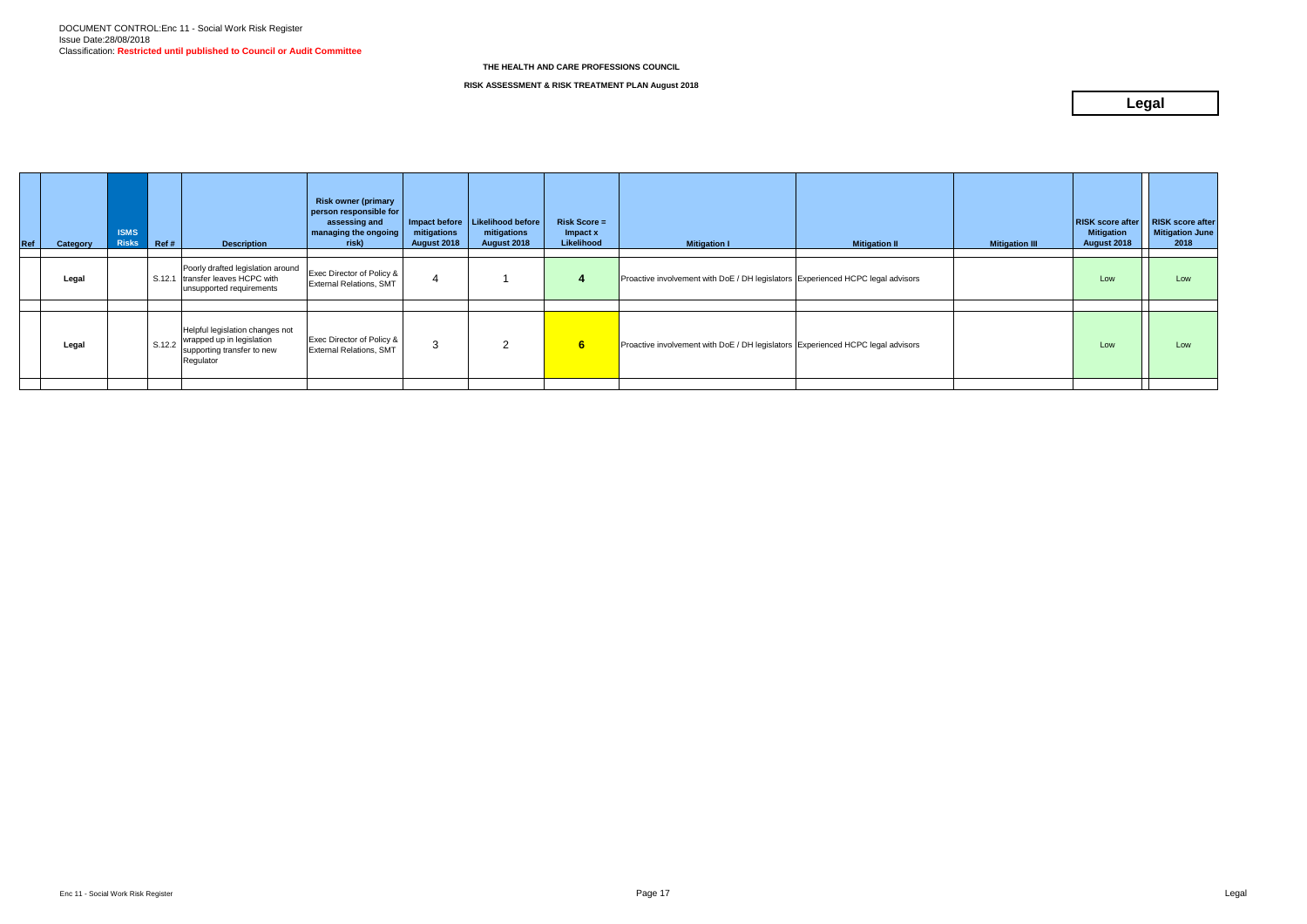| Ref | Category   | <b>ISMS</b><br><b>Risks</b> | Ref# | <b>Description</b>                                                                                                      | <b>Risk owner (primary</b><br>person responsible for<br>assessing and<br>managing the ongoing<br>risk) | mitigations<br>August 2018 | Impact before   Likelihood before<br>mitigations<br>August 2018 | $Risk Score =$<br>Impact x<br>Likelihood | <b>Mitigation I</b>                                                                                                       | <b>Mitigation II</b> | <b>Mitigation III</b>                                        | <b>RISK score after</b><br><b>Mitigation</b><br>August 2018 | <b>RISK score after</b><br><b>Mitigation June</b><br>2018 |
|-----|------------|-----------------------------|------|-------------------------------------------------------------------------------------------------------------------------|--------------------------------------------------------------------------------------------------------|----------------------------|-----------------------------------------------------------------|------------------------------------------|---------------------------------------------------------------------------------------------------------------------------|----------------------|--------------------------------------------------------------|-------------------------------------------------------------|-----------------------------------------------------------|
|     | FTP        |                             |      | Retain legacy FTP cases without   Head of Fitness to<br>S.13.1 clear case transfer and funding<br>arrangements in place | Practice, Director of<br>Finance                                                                       |                            | 2                                                               | 6                                        | Cost allocation and overhead charging method Request additional funding for specific<br>agreed with DfE prior to transfer | cases                | Reforecasting budget<br>processes and resource<br>allocation | <b>Med</b>                                                  | <b>Med</b>                                                |
|     | <b>FTP</b> |                             |      | Maintain FTP function for<br>S.13.2 unknown period of time, rather                                                      | <b>Head of Fitness to</b><br>Practice, Director of                                                     |                            | $\overline{2}$                                                  | 8 <sup>1</sup>                           | Cost allocation and overhead charging method   Reforecasting budget processes and                                         |                      | Request additional funding for                               | Low                                                         | Low                                                       |
|     |            |                             |      | than project delay                                                                                                      | Finance                                                                                                |                            |                                                                 |                                          | agreed with DfE prior to transfer                                                                                         | resource allocation  | specific cases                                               |                                                             |                                                           |

#### **RISK ASSESSMENT & RISK TREATMENT PLAN August 2018**

### **Fitness to Practise**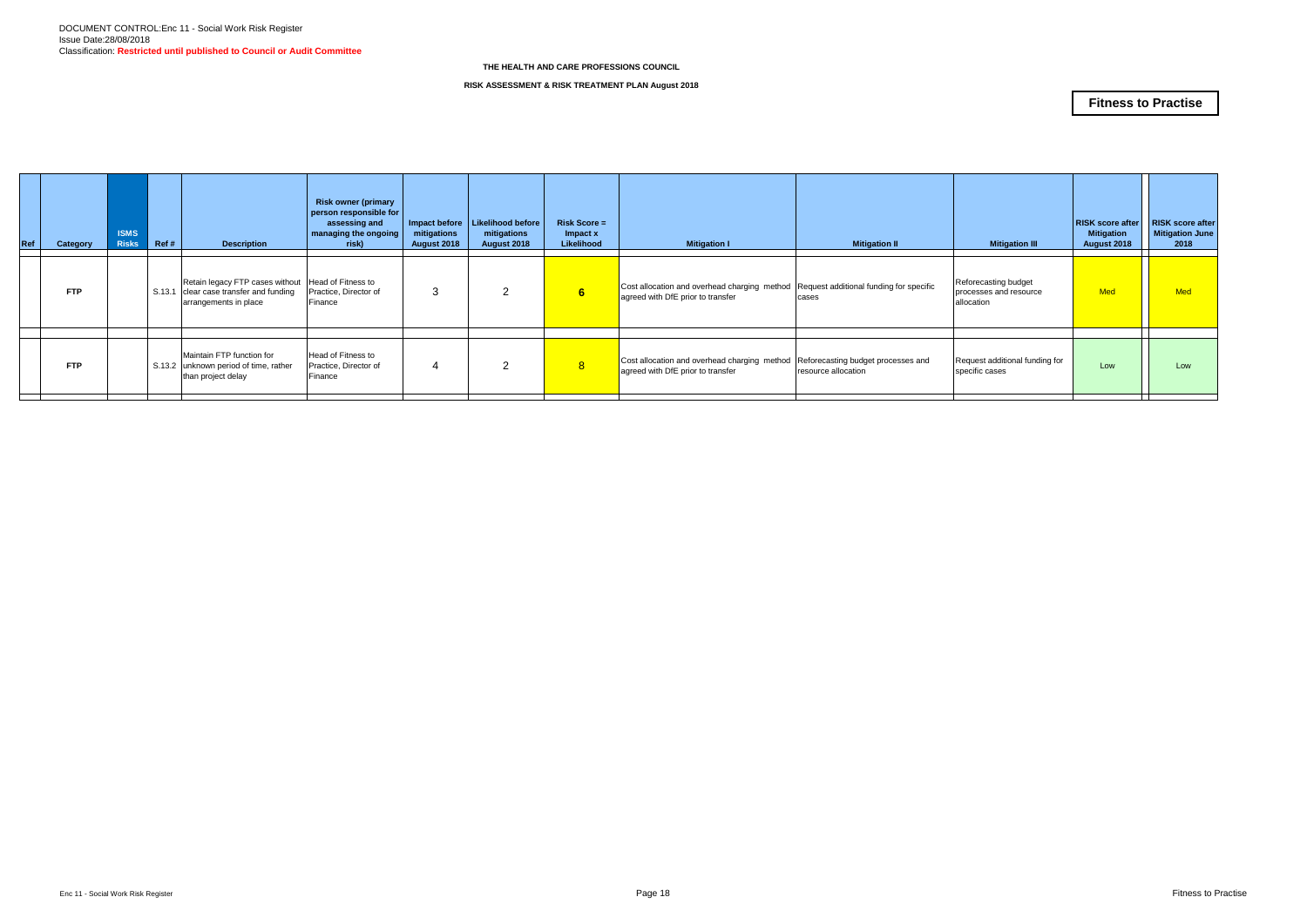| Ref | Category                     | <b>ISMS</b><br><b>Risks</b> | Ref# | <b>Description</b> | <b>Risk owner (primary</b><br>person responsible for<br>assessing and<br>  managing the ongoing  <br>risk) | mitigations<br>August 2018 | Impact before   Likelihood before  <br>mitigations<br>August 2018 | <b>Risk Score =</b><br>Impact x<br>Likelihood | <b>Mitigation I</b> | <b>Mitigation II</b> | <b>Mitigation III</b> | <b>RISK score after</b><br><b>Mitigation</b><br>August 2018 | <b>RISK score after</b><br><b>Mitigation June</b><br>2018 |
|-----|------------------------------|-----------------------------|------|--------------------|------------------------------------------------------------------------------------------------------------|----------------------------|-------------------------------------------------------------------|-----------------------------------------------|---------------------|----------------------|-----------------------|-------------------------------------------------------------|-----------------------------------------------------------|
|     | Policy &<br><b>Standards</b> |                             |      | N/A                |                                                                                                            |                            |                                                                   |                                               |                     |                      |                       |                                                             |                                                           |
|     |                              |                             |      |                    |                                                                                                            |                            |                                                                   |                                               |                     |                      |                       |                                                             |                                                           |

**RISK ASSESSMENT & RISK TREATMENT PLAN August 2018**

### **Policy & Standards**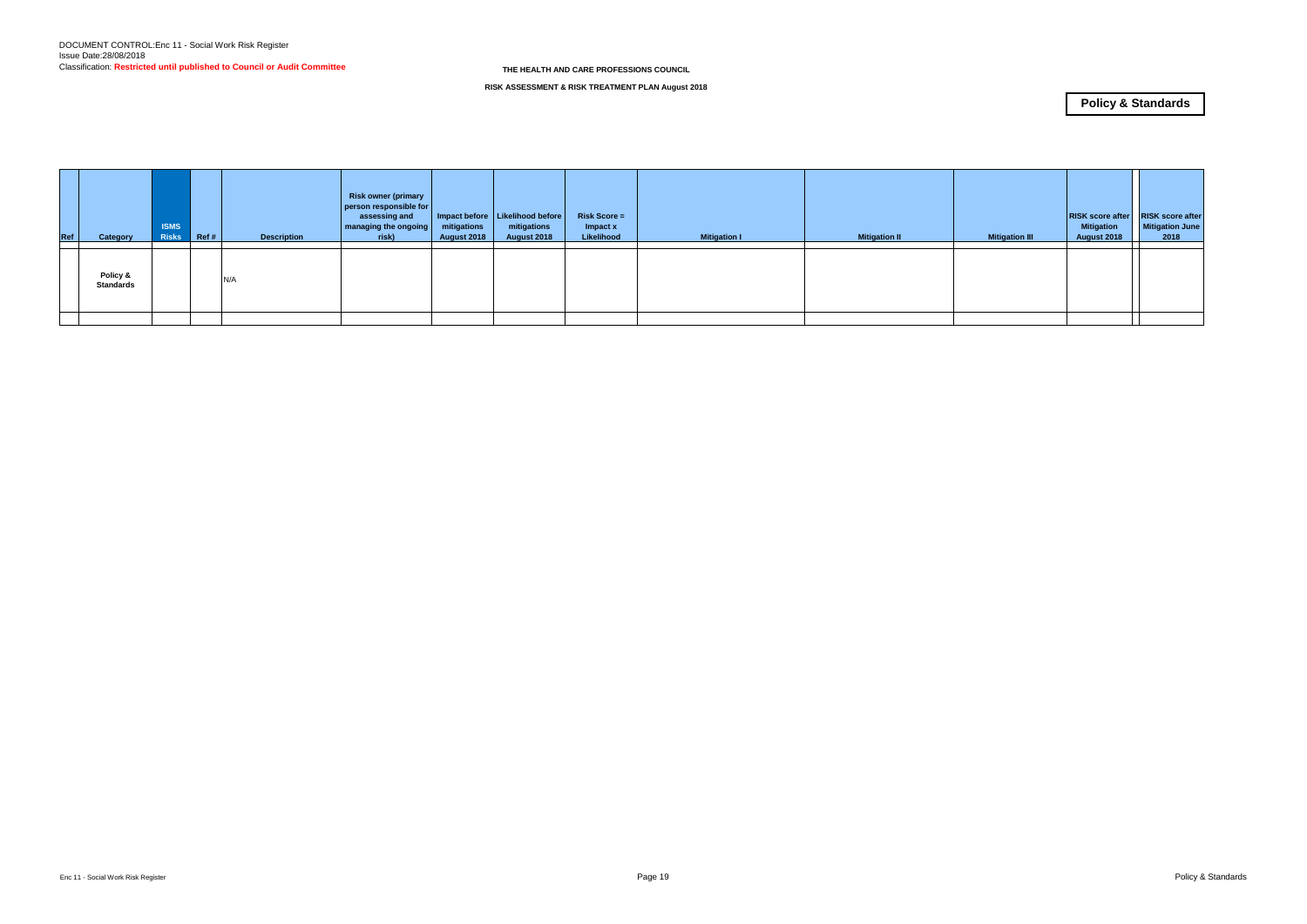| Ref | Category         | <b>ISMS</b><br><b>Risks</b> | Ref#                       | <b>Description</b>                                                                                                                                                                                                                                                            | <b>Risk owner (primary</b><br>person responsible for<br>assessing and<br>managing the ongoing<br>risk) | mitigations<br>August 2018 | Impact before   Likelihood before<br>mitigations<br>August 2018 | $Risk Score =$<br>Impact x<br>Likelihood | <b>Mitigation I</b>                                                                                          | <b>Mitigation II</b>                                                                                                          | <b>Mitigation III</b>                                                                                                                                                   | <b>RISK score after</b><br><b>Mitigation</b><br>August 2018 | <b>RISK score after</b><br><b>Mitigation June</b><br>2018 |
|-----|------------------|-----------------------------|----------------------------|-------------------------------------------------------------------------------------------------------------------------------------------------------------------------------------------------------------------------------------------------------------------------------|--------------------------------------------------------------------------------------------------------|----------------------------|-----------------------------------------------------------------|------------------------------------------|--------------------------------------------------------------------------------------------------------------|-------------------------------------------------------------------------------------------------------------------------------|-------------------------------------------------------------------------------------------------------------------------------------------------------------------------|-------------------------------------------------------------|-----------------------------------------------------------|
|     | <b>Financial</b> |                             |                            | Lost contribution caused by<br>S15.1 transfer of SW in England from<br>HCPC to SW (England)                                                                                                                                                                                   | Finance Director, SMT                                                                                  | 5                          | 5                                                               | 25                                       | Medium term financial plan updated and<br>reviewed as more detail of government's plans<br>becomes available | Annual budget setting process and 6 and 9<br>month reforecast processes enable short<br>term reductions in controllable costs | Break clauses in leases and<br>other measures to minimise<br>fixed costs; potential to propose<br>fee increase if necessary to<br>cover balance of lost<br>contribution | High                                                        | <b>High</b>                                               |
|     | <b>Financial</b> |                             | S <sub>15.2</sub>          | Transfer of SW to SWE<br>substantially reduces HCPC cash<br>balance, since up to £5m of cash<br>balance has been SW fees<br>received in advance. Combined<br>with deficits incurred after transfer<br>due to lost contribution, liquidity<br>may become an issue              | Finance Director, SMT                                                                                  | 5                          | 4                                                               | 20 <sub>1</sub>                          | Medium term financial plan updated and<br>reviewed as more detail of government's<br>plans becomes available | Arrange borrowing facility with bank if<br>required                                                                           |                                                                                                                                                                         | Med                                                         | Med                                                       |
|     | <b>Financial</b> |                             | S <sub>15.3</sub>          | Social workers may cancel direct<br>debit instructions for their HCPC<br>fees in 2018-19 due to their<br>previous experience of a double<br>registration fee hit when<br>transferring from the GSCC to<br>HCPC in 2012, causing a shortfall<br>in income and additional work. | Finance Director, Head of<br>Registration                                                              | 4                          | 3                                                               | 12 <sub>1</sub>                          | Communications plan to support ongoing<br>payment prior to transfer to new regulator                         | Ongoing regular contact with DH and<br>DfE                                                                                    |                                                                                                                                                                         | <b>Medium</b>                                               | <b>Medium</b>                                             |
|     | <b>Financial</b> |                             | S15.4                      | Cost of work leading up to the<br>transfer and/or cost of any<br>functions undertaken on behalf of <b>HCPC</b> Accounting<br>SWE after the transfer not fully<br>covered by DH / DfE grant,<br>including related overheads                                                    | Officer                                                                                                | 4                          | 3                                                               | 12 <sub>1</sub>                          | Early discussions woth DoH & D oE w.r.t. cost<br>of transfer                                                 | Undertake fully funded activities only                                                                                        |                                                                                                                                                                         | Medium                                                      | <b>Medium</b>                                             |
|     | <b>Financial</b> |                             | S <sub>15.5</sub><br>costs | If the transfer date slips past 1<br>December 2018, special fee<br>arrangements may need to be<br>made for social workers, requiring Finance Director<br>extra admin/systems effort and                                                                                       |                                                                                                        | 3                          | 3                                                               | 9                                        | Ongoing regular contact with DH and DfE                                                                      |                                                                                                                               |                                                                                                                                                                         | Low                                                         | Low                                                       |
|     | <b>Financial</b> |                             | S15.6                      | DH fails to reimburse HCPC<br>incurred costs                                                                                                                                                                                                                                  | <b>HCPC</b> Accounting<br>Officer & Finance<br>Director                                                |                            | -1                                                              | $\mathbf 1$                              | Monthly DH billing for incurred costs                                                                        | Project planning, defines when costs to be<br>incurred                                                                        |                                                                                                                                                                         | Low                                                         | Low                                                       |
|     | <b>Financial</b> |                             |                            | SW fail to renew in 2018 (in<br>attempt to avoid potential double<br>S15.7 fee charge as in GSCC to HCPC<br>transfer) causing financial<br>shortfall                                                                                                                          | <b>HCPC</b> Accounting<br>Officer & Finance<br>Director                                                | $\mathbf{2}$               | $\overline{2}$                                                  | 4                                        | Proactive communications on statutory<br>requirement for regulation until new Regulator is<br>in place       | Electronically based additional or<br>extended renewal campaign                                                               |                                                                                                                                                                         | Low                                                         | <b>Medium</b>                                             |

#### **RISK ASSESSMENT & RISK TREATMENT PLAN August 2018**

### **Finance**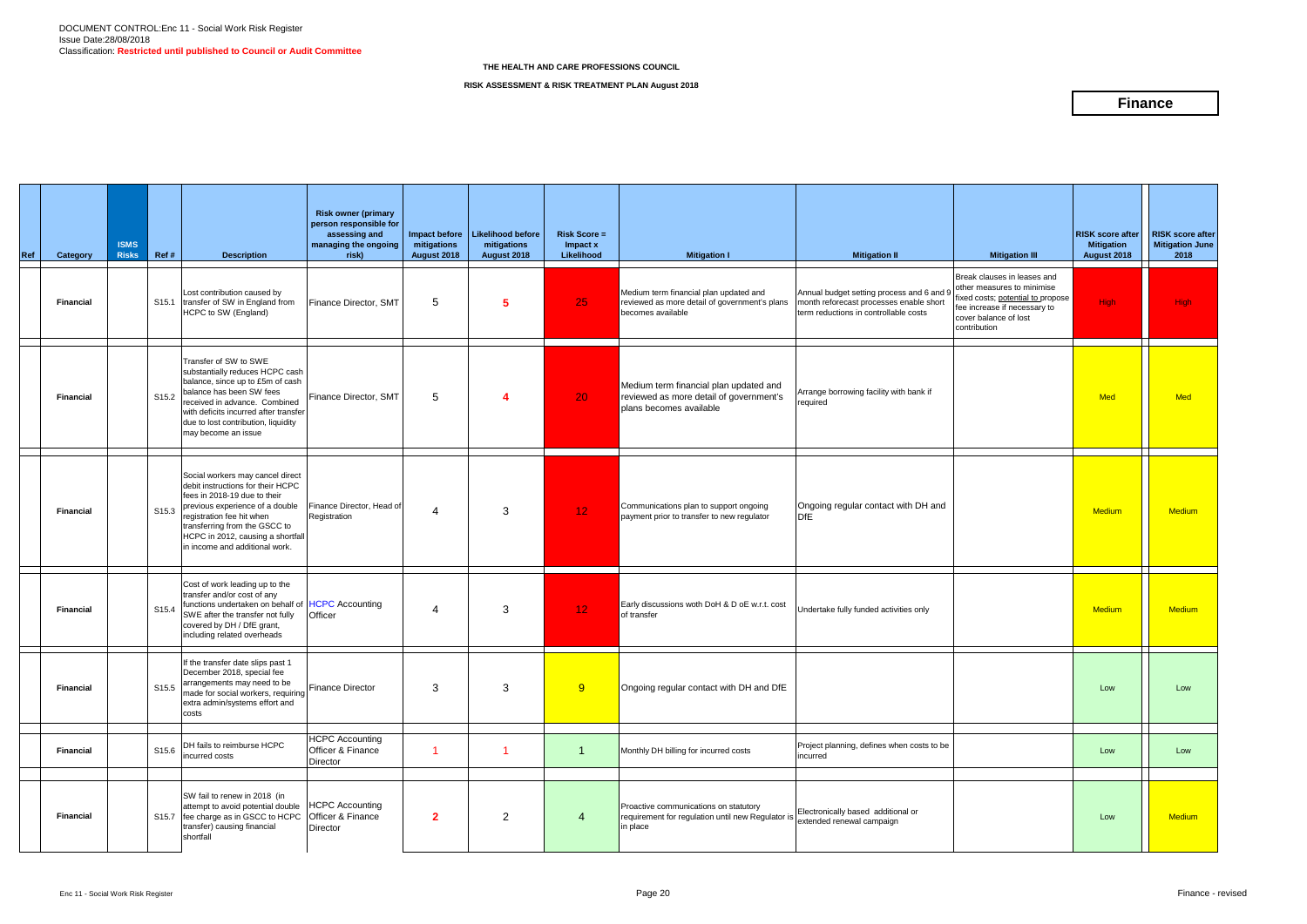|       |          |              |                      |                    | Risk owner (primary<br>person responsible for |                    |                                   |                |                     |                      |                       |                                     |                        |
|-------|----------|--------------|----------------------|--------------------|-----------------------------------------------|--------------------|-----------------------------------|----------------|---------------------|----------------------|-----------------------|-------------------------------------|------------------------|
|       |          |              |                      |                    | assessing and                                 |                    | Impact before   Likelihood before | $Risk Score =$ |                     |                      |                       | RISK score after   RISK score after |                        |
|       |          | <b>ISMS</b>  |                      |                    | managing the ongoing                          | mitigations        | mitigations                       | Impact x       |                     |                      |                       | <b>Mitigation</b>                   | <b>Mitigation June</b> |
| Ref / | Category | <b>Risks</b> | $\blacksquare$ Ref # | <b>Description</b> | risk)                                         | <b>August 2018</b> | August 2018                       | Likelihood     | <b>Mitigation I</b> | <b>Mitigation II</b> | <b>Mitigation III</b> | August 2018                         | 2018                   |
|       |          |              |                      |                    |                                               |                    |                                   |                |                     |                      |                       |                                     |                        |

**RISK ASSESSMENT & RISK TREATMENT PLAN August 2018**

### **Finance**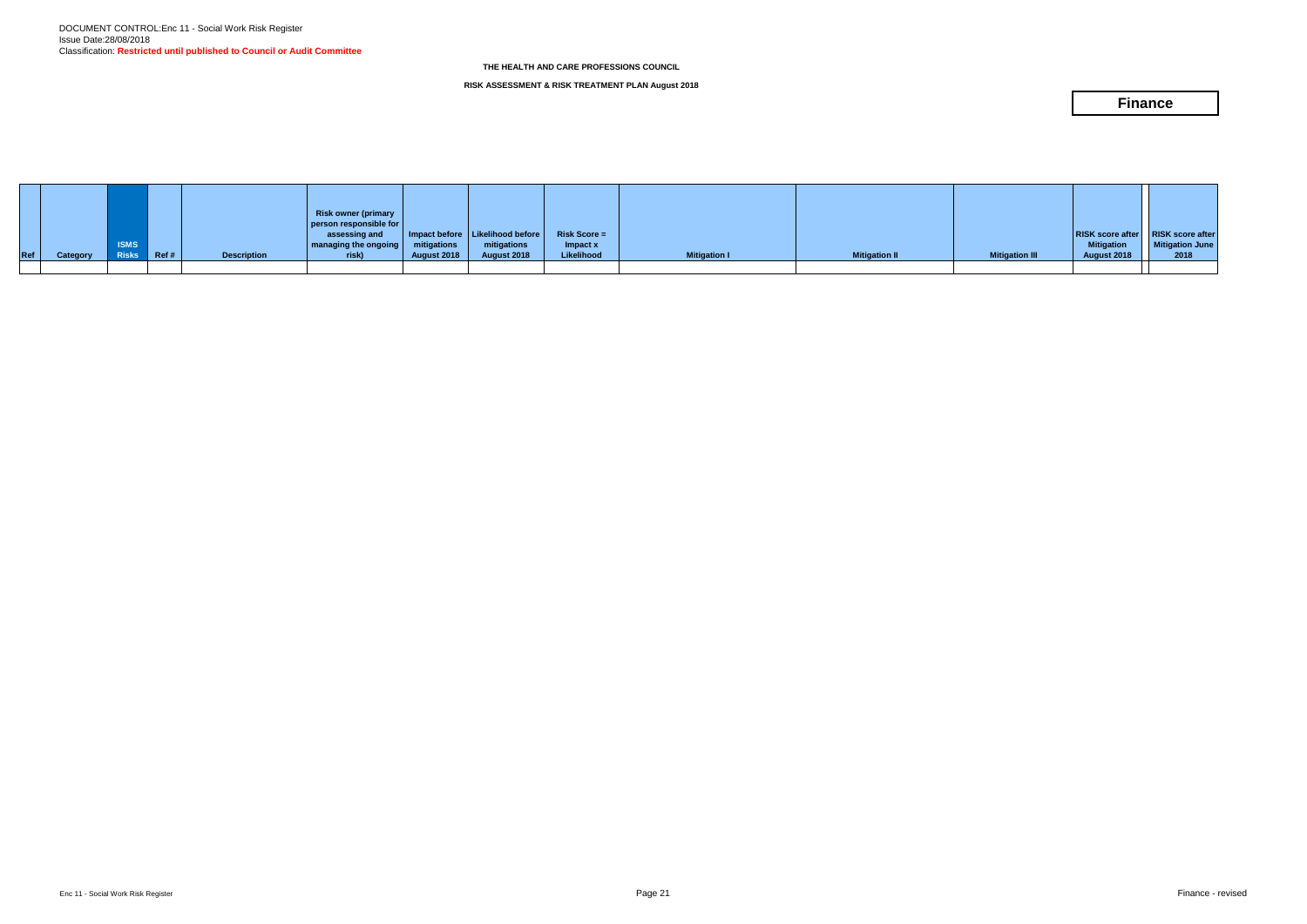| Ref | Category                       | <b>ISMS</b><br><b>Risks</b> | Ref# | <b>Description</b>                                                                                                                                                | <b>Risk owner (primary</b><br>person responsible for<br>assessing and<br>managing the ongoing<br>risk) | Impact before<br>mitigations<br>August 2018 | <b>Likelihood before</b><br>mitigations August<br>2018 | $Risk Score =$<br>Impact x<br>Likelihood | <b>Mitigation I</b>                                                                    | <b>Mitigation II</b>                                                                             | <b>Mitigation III</b> | <b>RISK score after</b><br><b>Mitigation August</b><br>2018 | <b>RISK score after</b><br><b>Mitigation June</b><br>2018 |
|-----|--------------------------------|-----------------------------|------|-------------------------------------------------------------------------------------------------------------------------------------------------------------------|--------------------------------------------------------------------------------------------------------|---------------------------------------------|--------------------------------------------------------|------------------------------------------|----------------------------------------------------------------------------------------|--------------------------------------------------------------------------------------------------|-----------------------|-------------------------------------------------------------|-----------------------------------------------------------|
|     | Information<br><b>Security</b> |                             |      | Loss of electronic SW registrant<br>S.17.1 information by new regulator during<br>transfer process                                                                | Government / New<br>Regulator                                                                          | 5                                           |                                                        | $\overline{5}$                           | HCPC-IT deliver data extract in highly secure<br>manner, encrypted, password protected |                                                                                                  |                       | Low                                                         | Low                                                       |
|     | Information<br>Security        |                             |      | Loss of paper SW applicant /<br>S.17.2 registrant information by new<br>regulator during transfer process                                                         | Government / New<br>Regulator                                                                          | 5                                           |                                                        |                                          | Use of couriers, with signatures, to pre-named<br>parties only.                        | ISO27001 compatible processes used                                                               |                       | Low                                                         | Low                                                       |
|     | Information<br><b>Security</b> |                             |      | Apparent loss of SW material in<br>S.17.3 transit, arriving at HCPC after<br>transfer of bulk records to new<br>regulator                                         | Exec Director of IT &<br>Resources, Head of FTP,<br>Hd of BPI / Head of<br>Registration                | 5                                           | $\overline{2}$                                         | 10 <sup>°</sup>                          | Communications plan prior to move to NewReg,                                           | Interception at HCPC post room to specific Robust internal processes<br>named individual at HCPC |                       | Low                                                         | Low                                                       |
|     | Information<br>Security        |                             |      | Delay in moving SW data to archive<br>status or other exporting impacts<br>S.17.4 delivery of other functionality to<br>NetRegulate, damages integrity of<br>data | Exec Director of IT &<br>Resources. Hd of BPI.<br>Head of Registration.<br>Project Portfolio Mgr       | 3                                           | $\mathbf{3}$                                           | $-9$                                     | Proactive modification of internal deadlines<br>based on evolving requirements.        | Project prioritisation process                                                                   |                       | Low                                                         | Low                                                       |
|     | Information<br><b>Security</b> |                             |      | Removal of historic Social Worker<br>S.17.5 information and inability to answer<br>FOI requests results in ICO action<br>(availability issues)                    | Exec Director of IT &<br>Resources, Head of FTP.<br>Hd of BPI, Head of<br>Registration                 | $\overline{2}$                              | $\mathbf{3}$                                           | $-6$                                     | Early redirection of all FOI requests to NewReq                                        | Generation of FOI'able data table for<br>reporting purposes.                                     |                       | Low                                                         | Low                                                       |

#### **RISK ASSESSMENT & RISK TREATMENT PLAN August 2018**

## **Information Security**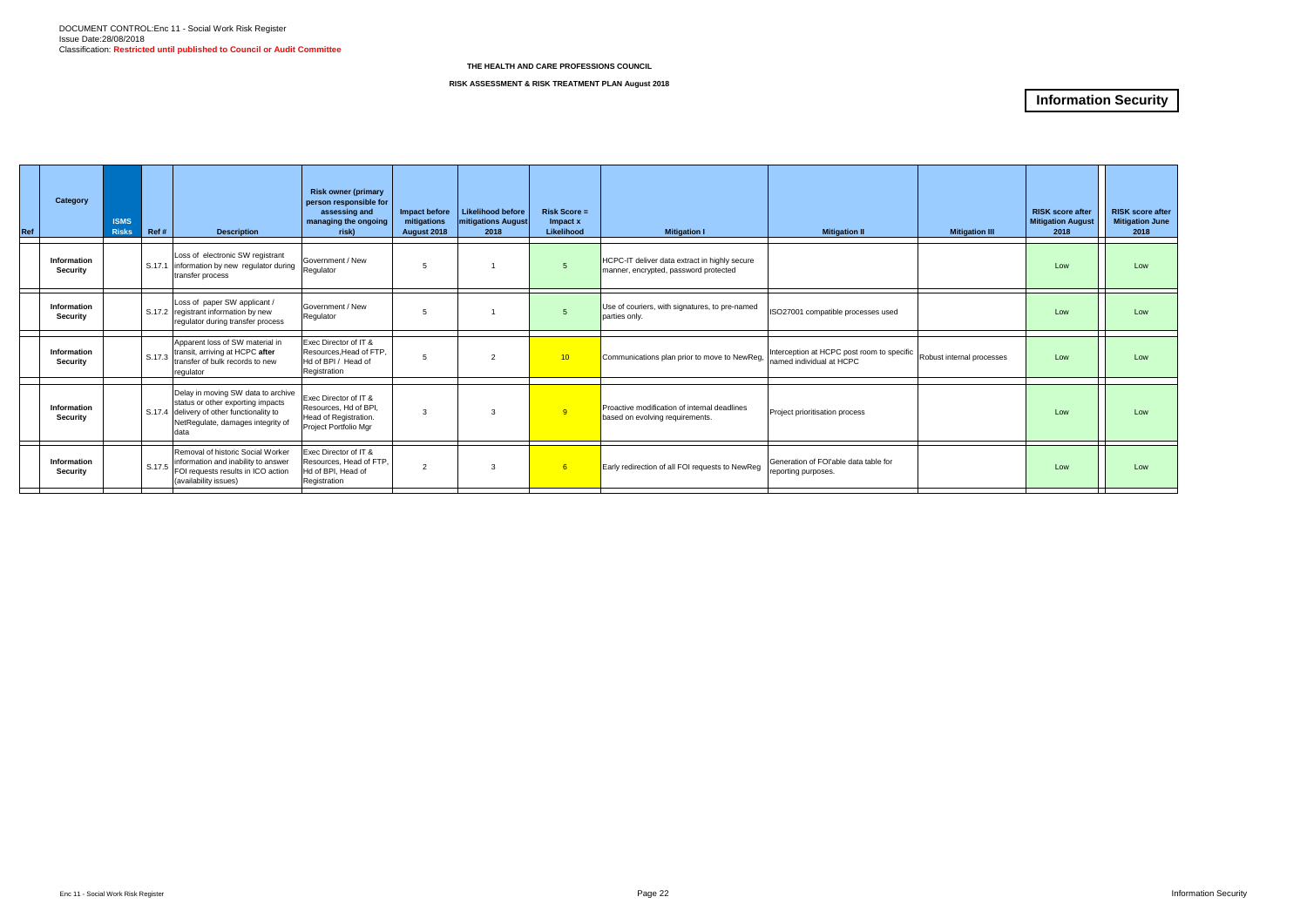Classification: **Restricted until published to Council or Audit Committee**

#### **Glossary & Abbreviations**

| Term                        | <b>Meaning</b>                                                                                                                                      | <b>ISO27001 Term</b> | <b>Meaning</b>    |
|-----------------------------|-----------------------------------------------------------------------------------------------------------------------------------------------------|----------------------|-------------------|
| AGM                         | <b>Annual General Meeting</b>                                                                                                                       | ISO27001:2013 A5     | <b>Security F</b> |
| BCP / BCM                   | Business Continuity Plan / Business Continuity Management (Disaster Recovery and associated processes)                                              | ISO27001:2013 A6     | Corporate         |
| CCM's                       | Council & Committee Menbers                                                                                                                         | ISO27001:2013 A7     | Personne          |
| CDT                         | Cross Directorate Team (formerly HCPC's Middle Management Group)                                                                                    | ISO27001:2013 A8     | Organizat         |
| <b>CPD</b>                  | <b>Continuing Professional Development</b>                                                                                                          | ISO27001:2013 A9     | Informatic        |
| DH                          | Departments of Health in Home countries                                                                                                             | ISO27001:2013 A10    | Cryptogra         |
| <b>DfE</b>                  | Department for Education                                                                                                                            | ISO27001:2013 A11    | Physical S        |
| EEA                         | European Economic Area, = European Economic Union, plus Norway, Iceland, plus for our purposes Switzerland                                          | ISO27001:2013 A12    | Operation         |
| <b>EMT</b>                  | <b>HCPC's Executive Management Team</b>                                                                                                             | ISO27001:2013 A13    | Network S         |
| EU                          | European Economic Union (formerly known as the "Common Market")                                                                                     | ISO27001:2013 A14    | System S          |
| <b>Europa Quality Print</b> | Supplier of print and mailing services to HCPC                                                                                                      | ISO27001:2013 A15    | Supplier F        |
| FReM                        | <b>Financial Reporting Manual</b>                                                                                                                   | ISO27001:2013 A16    | Security li       |
| <b>FTP</b>                  | <b>Fitness to Practise</b>                                                                                                                          | ISO27001:2013 A17    | Security C        |
| <b>GP</b>                   | Grandparenting                                                                                                                                      | ISO27001:2013 A18    | Security C        |
| <b>HSWPO</b>                | Health and Social Work Professions Order (2001)                                                                                                     |                      |                   |
| HR.                         | Human Resources                                                                                                                                     |                      |                   |
| HW                          | Abbreviation for computer hardware                                                                                                                  |                      |                   |
| <b>ISMS</b>                 | Information Security Management System (ISMS) risk                                                                                                  |                      |                   |
| Impact                      | The result of a particular event, threat or opportunity occuring. Scored between 1 least effect on HCPC and 5 maximum effect on HCPC.               |                      |                   |
| <b>ISO</b>                  | International Standards Organisation (the global governing body for the Quality standards used by HCPC)                                             |                      |                   |
| ISO 9001:2008               | The ISO Quality Management Standard used by HCPC.                                                                                                   |                      |                   |
| ISO 27001:2013              | The ISO Information Security Standard used by HCPC.                                                                                                 |                      |                   |
| IT                          | Risk Register & Risk Treatment Plan                                                                                                                 |                      |                   |
| Likelihood                  | Used to mean Probability of the event or issue occurring within the next 12 months                                                                  |                      |                   |
| <b>MIS</b>                  | Management Information System                                                                                                                       |                      |                   |
| <b>MOU</b>                  | Memorandum of Understanding                                                                                                                         |                      |                   |
| NetRegulate                 | The bespoke computer application used to manage the application, registration and renewal processes, and publish the online register                |                      |                   |
| New Reg                     | New bespoke regulator for Social Workers in England                                                                                                 |                      |                   |
| <b>OIC</b>                  | Order in Council                                                                                                                                    |                      |                   |
| OJEU                        | Official journal of the European Union                                                                                                              |                      |                   |
| Onboarding                  | The process of bringing a new profession into statuatory regulation from HCPC's viewpoint                                                           |                      |                   |
| <b>OPS</b>                  | Operations                                                                                                                                          |                      |                   |
| <b>PSA</b>                  | Formerly (CHRE), renamed Professional Standards Authority for Health and Social Care in the 2012 legislation.                                       |                      |                   |
| <b>PLG</b>                  | Professional Liason Group                                                                                                                           |                      |                   |
| Probability                 | Likelihood, chance of occurring. Not the "mathematical" probability. Scored between 1 least likely and 5 most likely to occur within the next year. |                      |                   |
| Q                           | Quality Management System (QMS) Risk                                                                                                                |                      |                   |
| QMS                         | Quality Management System, used to record and publish HCPC's agreed management processes                                                            |                      |                   |
| <b>Risk</b>                 | Any uncertain event/s that could occur and have an impact on the achievement of objectives                                                          |                      |                   |
| <b>Risk Owner</b>           | The person or entity that has been given the authority to manage a particular risk and is accountable for doing so.                                 |                      |                   |
| <b>Risk Score</b>           | Likelihood x Impact or Probability x Significance                                                                                                   |                      |                   |
| SI                          | <b>Statutory Instrument</b>                                                                                                                         |                      |                   |
| Significance                | Broadly similar to Impact                                                                                                                           |                      |                   |
| <b>SSFS</b>                 | Scheme Specific Funding Standard, a set of standards relating to pensions services                                                                  |                      |                   |
| <b>STD</b>                  | Standards                                                                                                                                           |                      |                   |
| SW                          | Abbreviation for computer software                                                                                                                  |                      |                   |
| SW (England)                | Name of the new Social Work regulator in England                                                                                                    |                      |                   |
| <b>VPN</b>                  | Virtual Private Network, a method of securely accessing computer systems via the public internet                                                    |                      |                   |

7001:2013 A5 Security Policy Management 7001:2013 A6 Corporate Security Management 7001:2013 A7 Personnel Security Management 7001:2013 A8 Organizational Asset Management T001:2013 A9 Information Access Management 7001:2013 A10 Cryptography Policy Management 7001:2013 A11 Physical Security Management T001:2013 A12 **Conomic Deconomic Deconomic Proper** Economic Vanagement 7001:2013 A13 Network Security Management T001:2013 A14 System Security Management 7001:2013 A15 Supplier Relationship Management 7001:2013 A16 Security Incident Mangement 7001:2013 A17 Security Continuity Management 7001:2013 A18 Security Compliance Management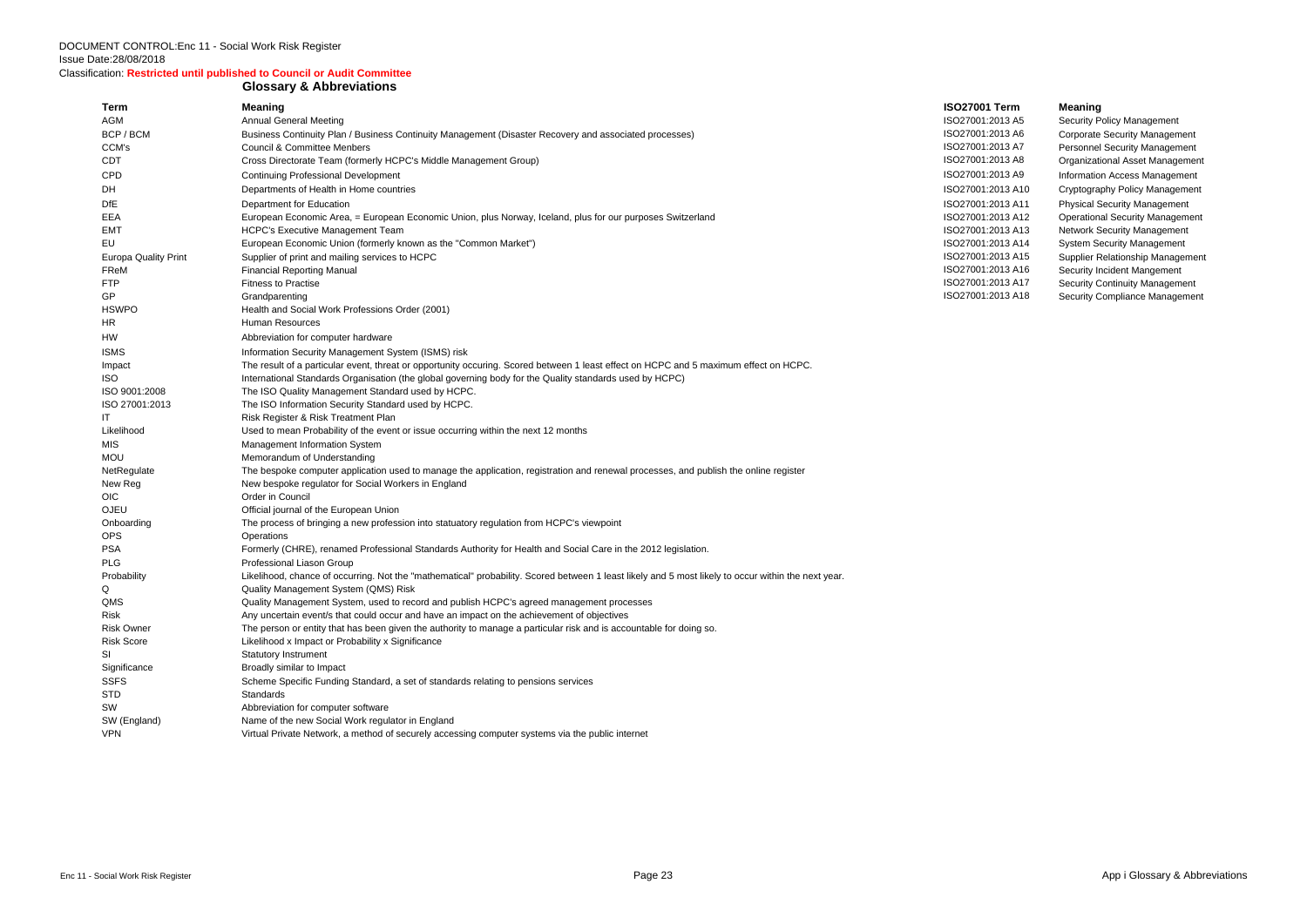#### Classification: **Appendix ii Restricted until published to Council or Audit Committee**

#### **HCPC RISK MATRIX**

**IMPACT**

| אוחו מוטוח טוסרט שוו<br><b>Public Protection</b>                                                                                                                       | <b>Financial</b>                                    | <b>Reputation</b>                                                                                                                                                                             |                                                                                                                                                                                                                          |                                                                                                      |                                                                                             |                                                                                                                             |                                                                                                                                        |                             |
|------------------------------------------------------------------------------------------------------------------------------------------------------------------------|-----------------------------------------------------|-----------------------------------------------------------------------------------------------------------------------------------------------------------------------------------------------|--------------------------------------------------------------------------------------------------------------------------------------------------------------------------------------------------------------------------|------------------------------------------------------------------------------------------------------|---------------------------------------------------------------------------------------------|-----------------------------------------------------------------------------------------------------------------------------|----------------------------------------------------------------------------------------------------------------------------------------|-----------------------------|
| Catastrophic 5<br>A systematic failure for which HCPC are ultimately<br>responsible for, exposes the public to serious harm in cases<br>where mitigation was expected. | Catastrophic 5<br>£1 million                        | Catastrophic 5<br>Unfunded pressures greater than Incompetence/ maladministration or other event<br>that will destroy public trust or a key relationship                                      | 5                                                                                                                                                                                                                        | 10                                                                                                   | 15                                                                                          | 20                                                                                                                          | 25                                                                                                                                     |                             |
| Significant 4<br>A systematic failure for which HCPC are ultimately<br>responsible for, exposes more than 10 people to harm in<br>cases where mitigation was expected. | Significant 4<br>million                            | Significant 4<br>Incompetence/ maladministration that will<br>Unfunded pressures £250,000 -£1 undermine public trust or a key relationship for<br>a sustained period or at a critical moment. | 4                                                                                                                                                                                                                        | $\bf{8}$                                                                                             | 12                                                                                          | 16                                                                                                                          | 20                                                                                                                                     |                             |
| Moderate 3<br>A systemic failure for which HCPC are ultimately responsible<br>for exposes more than 2 people to harm in cases when<br>mitigation was expected.         | Moderate 3<br>Unfunded pressures £50,000 - £250,000 | Moderate 3<br>Incompetence/ maladministration that will<br>undermine public trust or a key relationship for<br>a short period. Example Policy U-turn                                          | 3                                                                                                                                                                                                                        | 6                                                                                                    | 9                                                                                           | 12                                                                                                                          | 15                                                                                                                                     |                             |
| Minor 2<br>A systemic failure which results in inadequate protection for<br>individuals/individual communities, including failure to resolve<br>celebrity cases.       | Minor 2<br>Unfunded pressures £20,000 -<br>£50,000  | Minor 2<br>Event that will lead to widespread public<br>criticism.                                                                                                                            | $\overline{2}$                                                                                                                                                                                                           | 4                                                                                                    | 6                                                                                           | $\overline{\mathbf{8}}$                                                                                                     | 10                                                                                                                                     |                             |
| Insignificant 1<br>A systemic failure for which fails to address an operational<br>requirement                                                                         | Insignificant 1<br>Unfunded pressures over £10,000  | Insignificant 1<br>Event that will lead to public criticism by<br>external stakeholders as anticipated.                                                                                       |                                                                                                                                                                                                                          | $\mathbf{2}$                                                                                         | 3                                                                                           |                                                                                                                             | 5                                                                                                                                      |                             |
| <b>KEY</b>                                                                                                                                                             |                                                     |                                                                                                                                                                                               | Negligible1                                                                                                                                                                                                              | Rare 2                                                                                               | Unlikely 3                                                                                  | Possible 4                                                                                                                  | Probable 5                                                                                                                             |                             |
| >11 High Risk: Urgent action required                                                                                                                                  |                                                     |                                                                                                                                                                                               | Extremely infrequent –<br>unlikely to happen in a<br>strategic environment or<br>locur during a project or<br>programmes lifecycle. May<br>loccur once a year or so in ar<br>operational environment.<br>Ψ               | occurring in the<br>Only small chance<br>of the strategy.<br>lifetime<br>$\vec{\sigma}$              | strategy.<br>ψe<br>May well occur during<br>lifetime<br>$\Omega$<br>te<br>S                 | Likely<br> some<br>next<br>one<br>/ to happen at<br>point during 1<br>$\vec{\mathsf{d}}$<br>mo<br>years<br>$\ddot{\vec{r}}$ | later.<br>"Clear and present danger",<br>represented by this risk - will<br>probably impact on this<br>initiative - sooner rather than | <b>Strategic</b>            |
| 6-10 Medium Risk: Some action<br>required                                                                                                                              |                                                     |                                                                                                                                                                                               | strategic environment or<br>occur during a project or<br>programmes lifecycle. May<br>occur once a year or so in an<br>operational environment.<br>Extremely infrequent –<br>unlikely to happen in a<br>year or so in an | lifecycle<br>Not likely<br>of the programme<br>project.<br>to occur during the<br>f the programme of | May occur during<br>the programme<br>occur during the life of<br>$\overline{a}$<br>project. | Likely<br>cycle (<br>$\frac{9}{10}$ at<br>co happen in the life-<br>f the programme or<br>project.                          | Likely to<br>of the project, probably early<br>on and perhaps more than<br>$\circ$<br>ccur in the life-cycle<br>once.                  | Progra<br>umme<br>/ Project |
| <5 Low Risk: Ongoing monitoring<br>required                                                                                                                            |                                                     |                                                                                                                                                                                               | an operational environment.<br>occur during a project or<br>programmes lifecycle. May<br>occur once a year or so in<br>strategic environment or<br>Extremely infrequent –<br>unlikely to happen in a                     | Does not happen often<br>once every six months.                                                      | May well happen on a<br>monthly<br>basis                                                    | May well happen on<br>weekly basis.<br>ω                                                                                    | The threat is likely to<br>happen almost every day.<br>The                                                                             | <b>Operational</b>          |

**LIKELIHOOD**

 $\overline{\phantom{a}}$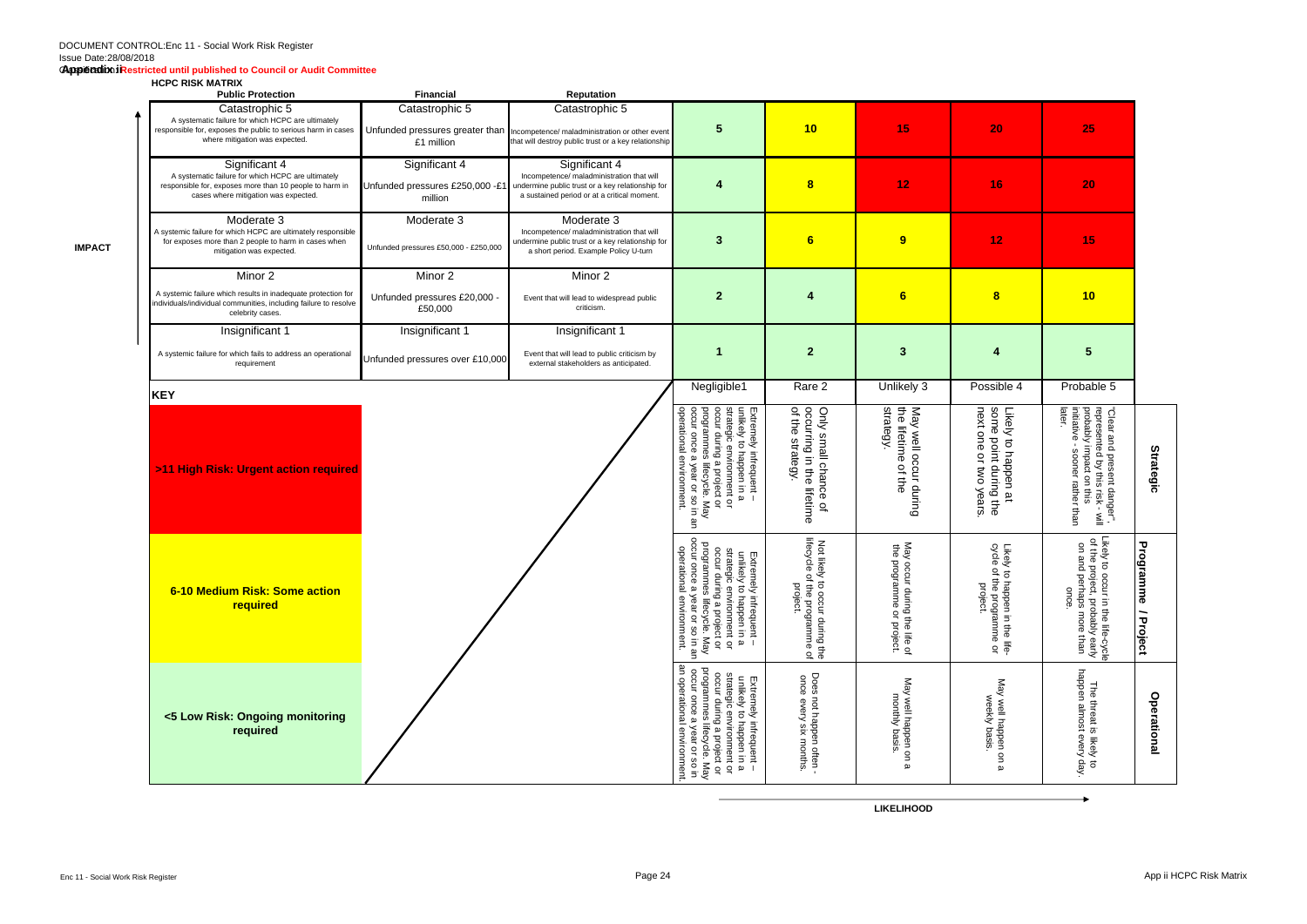### **IMPACT TYPES**

### **LIKELIHOOD AREAS**

|                                               |                                                                                                                                                    |                                                                                                                |                                                                                                                                                             |                                                                                                                                                             | Operational                                                                                                                                               |
|-----------------------------------------------|----------------------------------------------------------------------------------------------------------------------------------------------------|----------------------------------------------------------------------------------------------------------------|-------------------------------------------------------------------------------------------------------------------------------------------------------------|-------------------------------------------------------------------------------------------------------------------------------------------------------------|-----------------------------------------------------------------------------------------------------------------------------------------------------------|
|                                               |                                                                                                                                                    |                                                                                                                |                                                                                                                                                             | Probable 5                                                                                                                                                  | Probable 5                                                                                                                                                |
| HCPC are ultimately responsible<br>£1 million | Incompetence/<br>that will destroy public trust or a<br>key relationship                                                                           |                                                                                                                | "Clear and present danger",<br>represented by this risk - will<br>probably impact on this initiative<br>sooner rather than later.                           | Likely to occur in the life-cycle of<br>the project, probably early on<br>and perhaps more than once.                                                       | The threat is likely to<br>almost every d                                                                                                                 |
| <b>Significant 4</b>                          | <b>Significant 4</b>                                                                                                                               |                                                                                                                | Possible 4                                                                                                                                                  | Possible 4                                                                                                                                                  | Possible 4                                                                                                                                                |
| Unfunded pressures £250k - £1<br>million      | Incompetence/<br>maladministration that will<br>undermine public trust or a key<br>relationship for a sustained<br>period or at a critical moment. |                                                                                                                | Likely to happen at some point<br>during the next one or two years.                                                                                         | of the programme or project.                                                                                                                                | May well happen on<br>basis.                                                                                                                              |
| Moderate 3                                    | Moderate 3                                                                                                                                         |                                                                                                                | <b>Unlikely 3</b>                                                                                                                                           | <b>Unlikely 3</b>                                                                                                                                           | <b>Unlikely 3</b>                                                                                                                                         |
| Unfunded pressures £50,000 -<br>£250,000      | Incompetence/<br>maladministration that will<br>undermine public trust or a key<br>relationship for a short period.<br>Example Policy U-turn       |                                                                                                                | May well occur during the<br>lifetime of the strategy.                                                                                                      | May occur during the life of the<br>programme or project.                                                                                                   | May well happen on a<br>basis.                                                                                                                            |
| <b>Minor 2</b>                                | Minor 2                                                                                                                                            |                                                                                                                | Rare 2                                                                                                                                                      | Rare 2                                                                                                                                                      | Rare 2                                                                                                                                                    |
| Unfunded pressures between<br>£20,000-£50,000 | Event that will lead to<br>widespread public criticism.                                                                                            |                                                                                                                | Only small chance of occurring<br>in the lifetime of the strategy.                                                                                          | Not likely to occur during the<br>lifecycle of the programme of<br>project.                                                                                 | Does not happen ofte<br>every six mont                                                                                                                    |
| <b>Insignificant 1</b>                        | <b>Insignificant 1</b>                                                                                                                             |                                                                                                                | Negligible1                                                                                                                                                 | Negligible1                                                                                                                                                 | Negligible1                                                                                                                                               |
| Unfunded pressures over<br>£10,000            | Event that will lead to public<br>criticism by external<br>stakeholders as anticipated.                                                            |                                                                                                                | happen in a strategic<br>environment or occur during a<br>project or programmes lifecycle.<br>May occur once a year or so in<br>an operational environment. | happen in a strategic<br>environment or occur during a<br>project or programmes lifecycle.<br>May occur once a year or so in<br>an operational environment. | happen in a stra<br>environment or occu<br>project or programme:<br>May occur once a yea<br>an operational envir                                          |
|                                               | <b>Financial</b><br><b>Catastrophic 5</b>                                                                                                          | <b>Reputation</b><br><b>Catastrophic 5</b><br>Unfunded pressures greater than maladministration or other event | <b>LIKELIHOOD</b>                                                                                                                                           | <b>Strategic</b><br>Probable 5                                                                                                                              | Programme / Project<br>Likely to happen in the life-cycle<br>Extremely infrequent – unlikely to Extremely infrequent – unlikely to Extremely infrequent – |

| blic Protection                                                                                                              | <b>Financial</b>                                                               | <b>Reputation</b>                                                                                                                                  |                          | <b>Strategic</b>                                                                                                                                                                                                                                                        | Programme / Project                                                                                                                                         | Operational                                                                                                                                                 |
|------------------------------------------------------------------------------------------------------------------------------|--------------------------------------------------------------------------------|----------------------------------------------------------------------------------------------------------------------------------------------------|--------------------------|-------------------------------------------------------------------------------------------------------------------------------------------------------------------------------------------------------------------------------------------------------------------------|-------------------------------------------------------------------------------------------------------------------------------------------------------------|-------------------------------------------------------------------------------------------------------------------------------------------------------------|
| atastrophic 5;                                                                                                               | <b>Catastrophic 5</b>                                                          | <b>Catastrophic 5</b>                                                                                                                              |                          | Probable 5                                                                                                                                                                                                                                                              | Probable 5                                                                                                                                                  | Probable 5                                                                                                                                                  |
| natic failure for which<br>e ultimately responsible<br>es the public to serious<br>cases where mitigation<br>was expected.   | Unfunded pressures greater than maladministration or other event<br>£1 million | Incompetence/<br>that will destroy public trust or a<br>key relationship                                                                           |                          | "Clear and present danger",<br>represented by this risk - will<br>probably impact on this initiative<br>sooner rather than later.                                                                                                                                       | Likely to occur in the life-cycle of<br>the project, probably early on<br>and perhaps more than once.                                                       | The threat is likely to happen<br>almost every day.                                                                                                         |
| <b>Significant 4</b>                                                                                                         | <b>Significant 4</b>                                                           | <b>Significant 4</b>                                                                                                                               |                          | Possible 4                                                                                                                                                                                                                                                              | Possible 4                                                                                                                                                  | Possible 4                                                                                                                                                  |
| natic failure for which<br>e ultimately responsible<br>poses more than 10<br>b harm in cases where<br>ition was expected.    | Unfunded pressures £250k - £1<br>million                                       | Incompetence/<br>maladministration that will<br>undermine public trust or a key<br>relationship for a sustained<br>period or at a critical moment. |                          | Likely to happen at some point<br>during the next one or two years.                                                                                                                                                                                                     | Likely to happen in the life-cycle<br>of the programme or project.                                                                                          | May well happen on a weekly<br>basis.                                                                                                                       |
| Moderate 3                                                                                                                   | Moderate 3                                                                     | Moderate 3                                                                                                                                         |                          | <b>Unlikely 3</b>                                                                                                                                                                                                                                                       | <b>Unlikely 3</b>                                                                                                                                           | <b>Unlikely 3</b>                                                                                                                                           |
| mic failure for which<br>e ultimately responsible<br>es more than 2 people<br>cases when mitigation<br>was expected.         | Unfunded pressures £50,000<br>£250,000                                         | Incompetence/<br>maladministration that will<br>undermine public trust or a key<br>relationship for a short period.<br>Example Policy U-turn       | <b><i>LIKELIHOOD</i></b> | May well occur during the<br>lifetime of the strategy.                                                                                                                                                                                                                  | May occur during the life of the<br>programme or project.                                                                                                   | May well happen on a monthly<br>basis.                                                                                                                      |
| <b>Minor 2</b>                                                                                                               | Minor 2                                                                        | Minor 2                                                                                                                                            |                          | Rare <sub>2</sub>                                                                                                                                                                                                                                                       | Rare 2                                                                                                                                                      | Rare 2                                                                                                                                                      |
| ic failure which results<br>equate protection for<br>viduals/individual<br>ties, including failure to<br>ve celebrity cases. | Unfunded pressures between<br>£20,000-£50,000                                  | Event that will lead to<br>widespread public criticism.                                                                                            |                          | Only small chance of occurring<br>in the lifetime of the strategy.                                                                                                                                                                                                      | Not likely to occur during the<br>lifecycle of the programme of<br>project.                                                                                 | Does not happen often - once<br>every six months.                                                                                                           |
| nsignificant 1                                                                                                               | <b>Insignificant 1</b>                                                         | <b>Insignificant 1</b>                                                                                                                             |                          | Negligible1                                                                                                                                                                                                                                                             | Negligible1                                                                                                                                                 | Negligible1                                                                                                                                                 |
| ic failure for which fails<br>ress an operational<br>requirement                                                             | Unfunded pressures over<br>£10,000                                             | Event that will lead to public<br>criticism by external<br>stakeholders as anticipated.                                                            |                          | Extremely infrequent – unlikely to Extremely infrequent – unlikely to Extremely infrequent – unlikely to<br>happen in a strategic<br>environment or occur during a<br>project or programmes lifecycle.<br>May occur once a year or so in<br>an operational environment. | happen in a strategic<br>environment or occur during a<br>project or programmes lifecycle.<br>May occur once a year or so in<br>an operational environment. | happen in a strategic<br>environment or occur during a<br>project or programmes lifecycle.<br>May occur once a year or so in<br>an operational environment. |